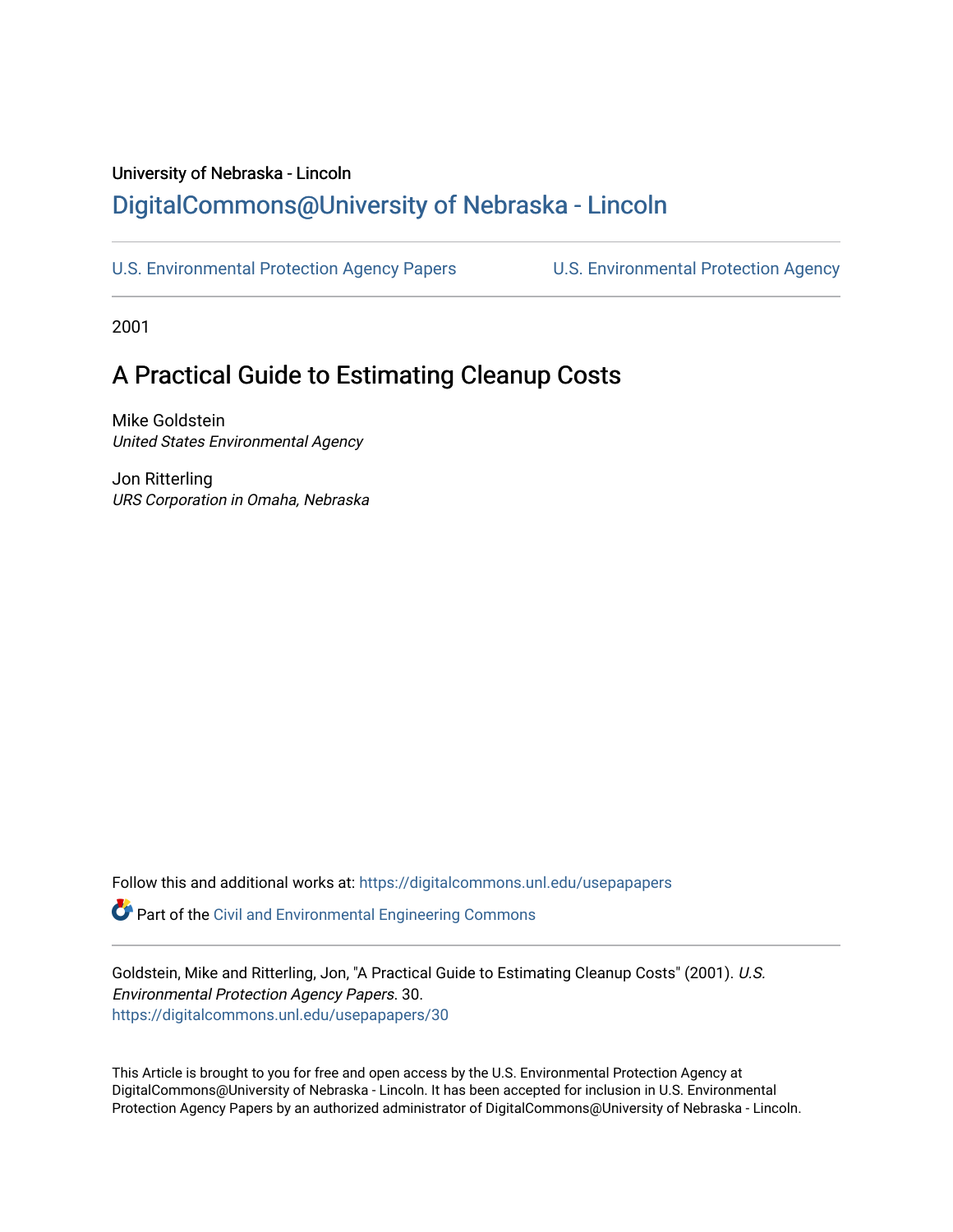# **A Practical Guide to Estimating Cleanup Costs**

# *Mike L. Goldstein • Jon M. Ritterling*

*Mike L. Goldstein is an environmental scientist with the U.S. Environmental Protection Agency, Region 10. He has two years experience as a project manager of Superfund cleanup and eight years experience as a technical policy analyst at EPA headquarters, in Washington, DC. His areas of expertise include radiation site cleanup, Superfund remedy selection policy and guidance, and cost estimating. Jon M. Ritterling, PE, is a senior civil/environmental engineer and project manager with the URS Corporation in Omaha, Nebraska. He has ten years experience in environmental restoration projects. His areas of technical expertise include contaminant fate and transport, feasibility analysis of remedial alternatives, remedial design/optimization, and cost estimating.*

123456789 . . . . . . . . . . . . . . . . . . . . . . . . . . . . . . . . . . . . . . . . . . . . . . . . . . . . . . . . . . . . . . . . . . . . . . . . . . . . . . . . . . . . . . . . . . . . . . . . . . . . . . . . . . . . . . . . . . . . . . . . . . . . . . . . . . . . . . . . . . . . . . . . . . . . . . . . . . . . . . . . . . . . . . . . . . . . . . . . . . . . . . . . . . . . . . . . . . . . . . . . . . . . . . . . . . . . . . . . . . . . . . . . . . . . . . . . . . . . . . . . . . . . . . . . . . . . . . . . . . . .

*Cost estimates are frequently developed to evaluate hazardous-waste-site cleanup options in support of a site investigation, remedy selection decision, or assessment of environmental liabilities. The accuracy of the cost estimate depends largely on the quality of the information available at the time it is prepared. This article presents a practical guide to developing a cleanup cost estimate. It includes information on how to document assumptions, use the latest technical resources, and perform basic adjustments to account for uncertainty and the time value of money. The content is based upon a recent guidance document issued by the U.S. Environmental Protection Agency and U.S. Army Corps of Engineers entitled* A Guide to Developing and Documenting Cost Estimates during the Feasibility Study *(USEPA, 2000). © 2001 John Wiley & Sons, Inc.*

#### **INTRODUCTION**

A common complaint during environmental cleanup projects is that the actual costs rarely resemble the costs that were forecast at the beginning of the site investigation and remedy selection process. This often leads to the perception that the initial cost estimate was wrong. While there may be errors, the more common reason for this difference is that the project that was ultimately implemented differs from what was assumed or originally envisioned at the time of the initial estimate.

As shown in **Exhibit 1**, the accuracy of cost estimates improves as the project becomes more defined. Cost estimates based on limited information are typically developed early in the cleanup process, such as at the completion of a remedial investigation/feasibility study and during remedy selection. Although these preliminary estimates are typically qualified with a disclaimer that they should not be used for final project budgeting, the reality is that they frequently become the cornerstones for future cost-driven decisions. For example, initial estimates are often used as the basis for contract decisions, large legal settlements, and remedy selection decisions.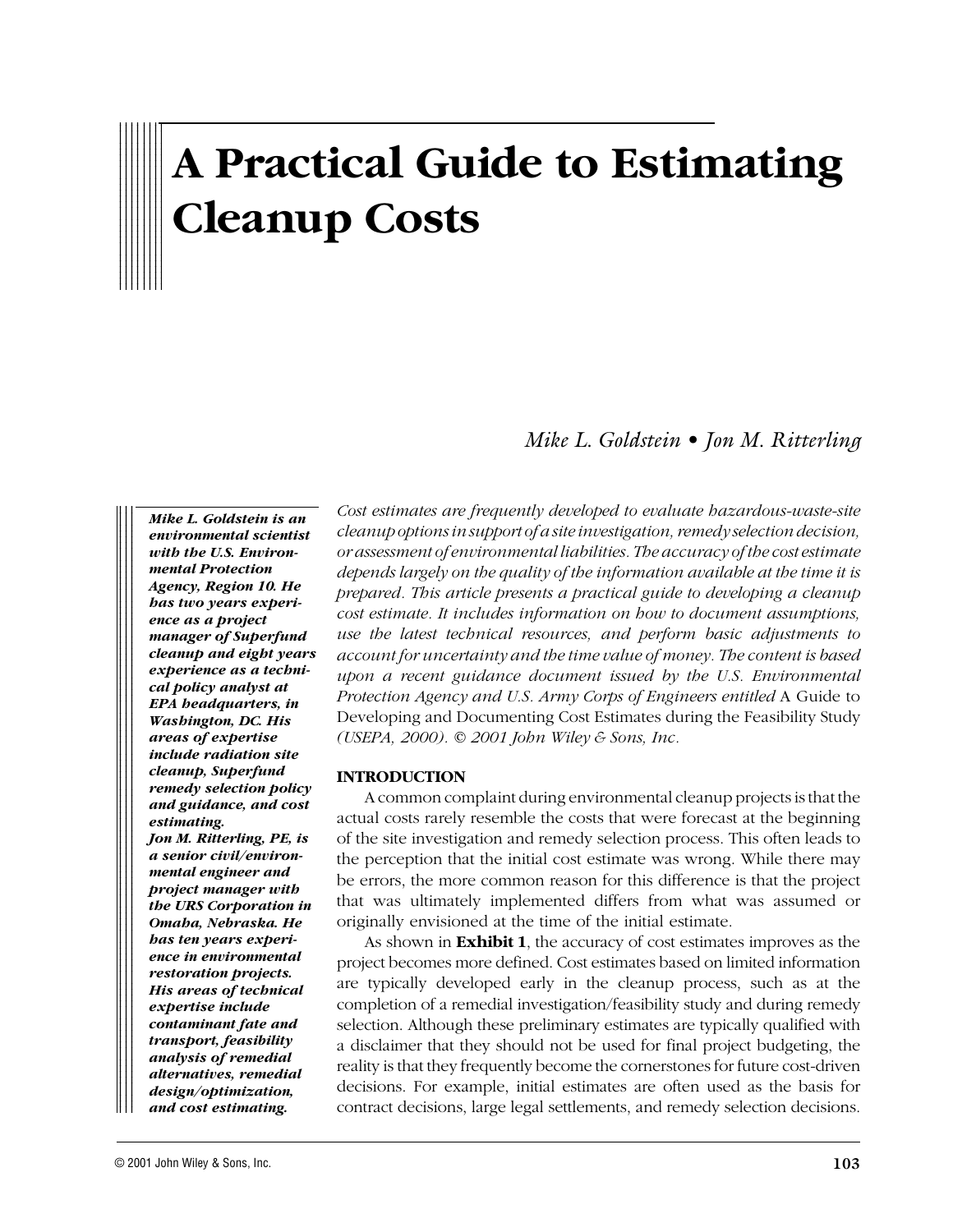

**Exhibit 1. Cost Estimate Accuracy vs. Project Phase**

Developing a cost estimate early in the process with limited information is one of the most difficult tasks to perform well. The premise of this article is that "wrong" cost estimates occur because the project scope and/ or assumptions used to develop the estimate are often not well thought out or documented. The responsibility of a technical consultant, who may be asked to develop a cost estimate, is to estimate what activities will be necessary to perform the remedial action and then document assumptions and sources of cost information. A "correct" cost estimate is one that is defensible and reproducible. The steps presented below are designed to help develop more accurate and complete cost estimates using limited information.

#### **STEPS TO DEVELOP THE ESTIMATE**

The steps presented for developing a cleanup cost estimate follow an activity-based approach, in which the project is divided into discrete, quantifiable activities, which are then costed out. Each of these steps, which are presented as a flowchart in **Exhibit 2**, asks key questions that need to be answered to complete the estimate.

#### **Step 1: Estimate Activities and Schedule**

Before launching into a cost-estimating exercise, a series of key questions needs to be addressed regarding the scope of the project. For example: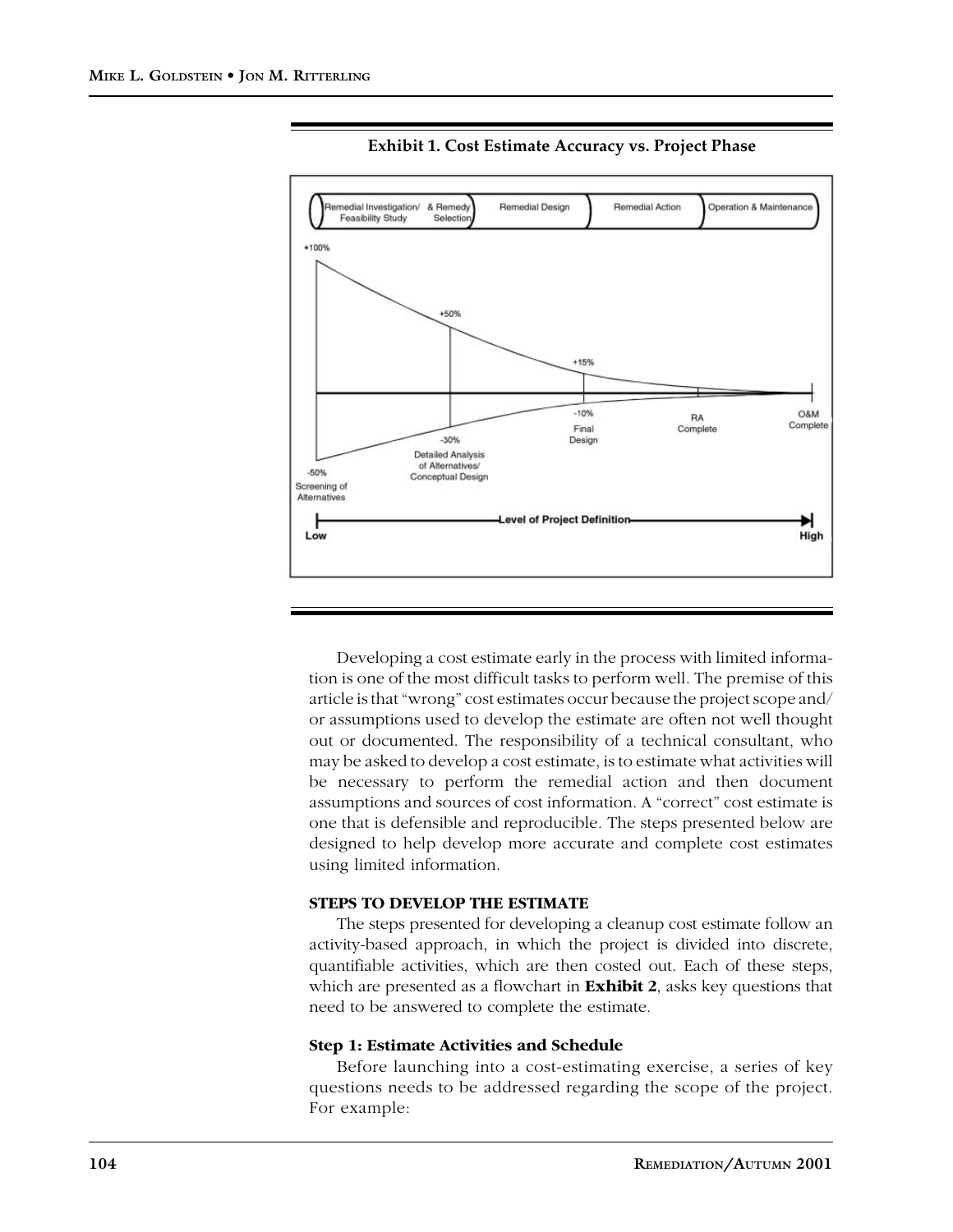

**Exhibit 2. Steps to Develop a Cleanup Cost Estimate**

- What does the project involve?
- How long will it take?
- When will activities occur?

The quality of this information depends on where the project is in the cleanup process (see Exhibit 1). In general, there are more uncertainties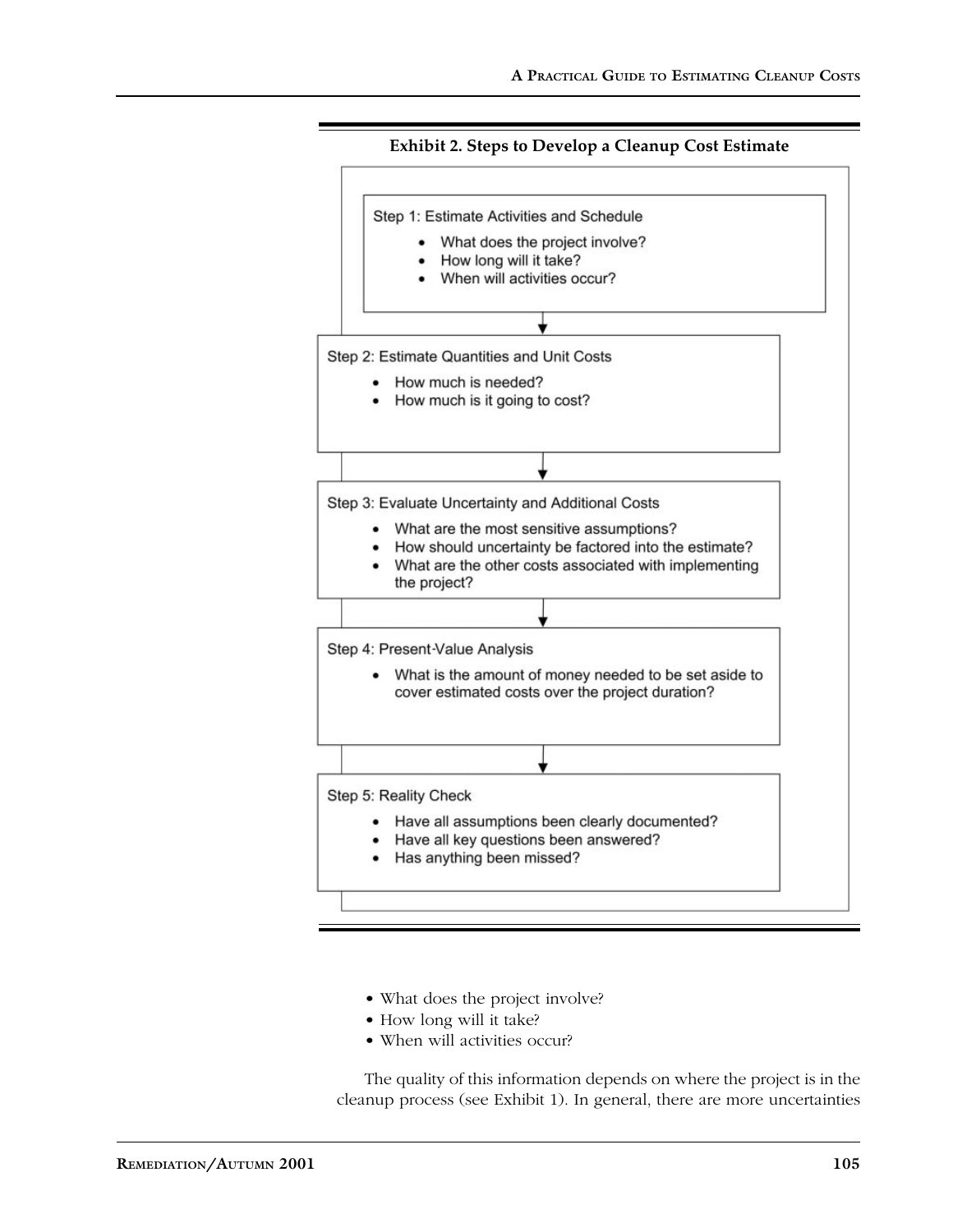



in project definition earlier in the process and less uncertainty farther along toward design and construction. **Exhibit 3** illustrates the types of factors that can have a large impact on the project scope or definition, and thus on the project cost estimate as well.

Early in the cleanup process, a conceptual design must be generated for the project before a cost estimate can be developed. The conceptual design should be as specific as possible, generally more detailed than a design engineer would feel comfortable preparing given the amount of data available at this stage of the process. The conceptual design should also include a preliminary project schedule. The estimated duration, or total length, of the project must be identified so that a complete "life cycle" cost estimate can be developed for the project. The estimated duration is important for identifying activities that occur either annually or once every few years.

The first part of Step 1 is to write a project description to use as a guide through the cost-estimating process. The following is an example:

Alternative 3 consists of air sparging and soil vapor extraction to treat soil and groundwater contaminated with volatile organic compounds in the source area. It also includes a passive treatment wall along the leading edge of the plume to treat groundwater migrating off-site. It is assumed that construction will be completed within one year and that the required cleanup objectives will be achieved in 15 years. There will be annual operation and maintenance activities associated with the project as well as periodic tasks occurring in Years 5, 10, and 15.

Once the project description is completed, it is translated into a conceptual design. The conceptual design should be as specific as possible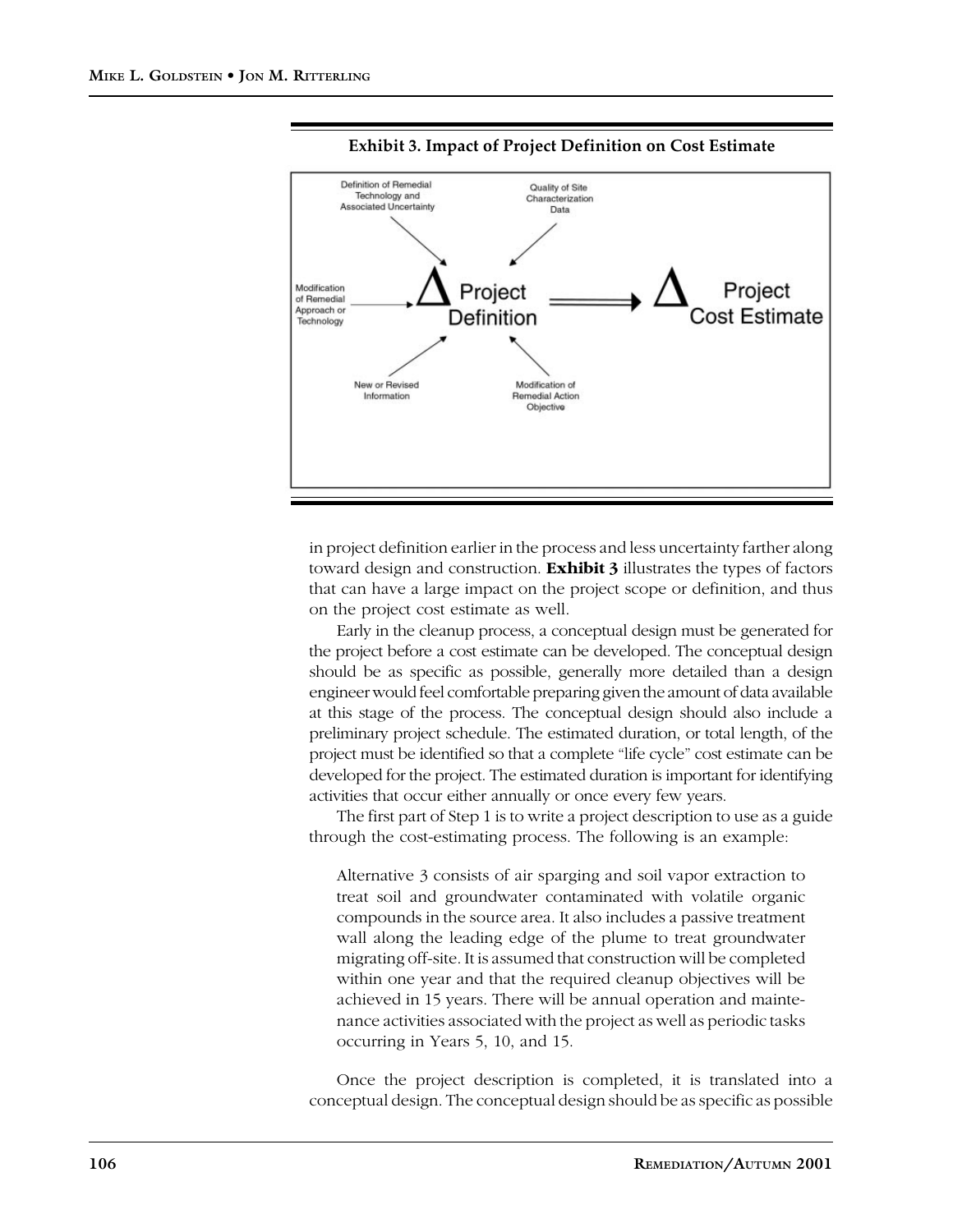so that an "activity-based" cost estimate can be developed. This means that any activities associated with implementing the cleanup should be identified and quantified during the cost-estimating process. It is helpful to organize activities into different categories based on when they will occur. For example, activities that are performed in the beginning of a project during initial construction and operation could be separated from those activities associated with the annual operation and maintenance (O&M) of a functional remedy. Likewise, periodic activities occurring in "out-years," such as equipment replacement or cap replacement, can also be separated from the first two categories of work. It is recommended that activities be structured using the following three categories, in as much detail as possible:

Category 1—Initial Activities are construction activities that are associated with a remedial action project. They include activities associated with the initial startup and operation of a remedy, but do not include activities necessary to operate or maintain the remedy throughout its lifetime. The costs associated with these activities are generally called capital costs.

Category 2—Annual Activities are post-construction operation and maintenance activities necessary to ensure the continued effectiveness of a remedial action. The costs associated with these activities are generally called O&M costs.

Category 3—Periodic Activities are those that occur only once every few years (e.g., remedy evaluations every 5 years, equipment replacement every 15 years) or only once during the entire duration of the project (e.g., site closeout, remedy failure/replacement). The costs associated with these activities can be considered either O&M costs or new capital costs.

Developing and documenting an initial cost estimate in this manner is consistent with the way in which projects are managed and costs are reported in the field. For example, it is fairly common to award a construction contract to one contractor and award a contract for annual operations and maintenance work to a different contractor, especially for larger projects. This is due to the different types of expertise required to perform the duties associated with each phase of the project. An example of how activities could be identified and structured for a project is shown in **Exhibit 4**.

To help identify activities for a project, a series of cost element checklists are contained in Chapter 3 of *A Guide to Developing and Documenting Cost Estimates during the Feasibility Study* (USEPA, 2000). These checklists are helpful during this first stage of the cost-estimating process. Engineering judgment should also be sought from individuals who have had experience with similar types of cleanup projects.

Technology databases can also be used to help identify project activities during the cost-estimating process. Many of these types of resources are available on the Internet. Several good Web sites include

*… any activities associated with implementing the cleanup should be identified and quantified during the cost-estimating process.* 1234 1234 1234 1234 1234 1234 1234 . . . . 1234 1234 1234 1234 1234 1234 1234 1234 1234 1234 1234 1234 1234 1234 1234 1234 1234 1234

1234

1234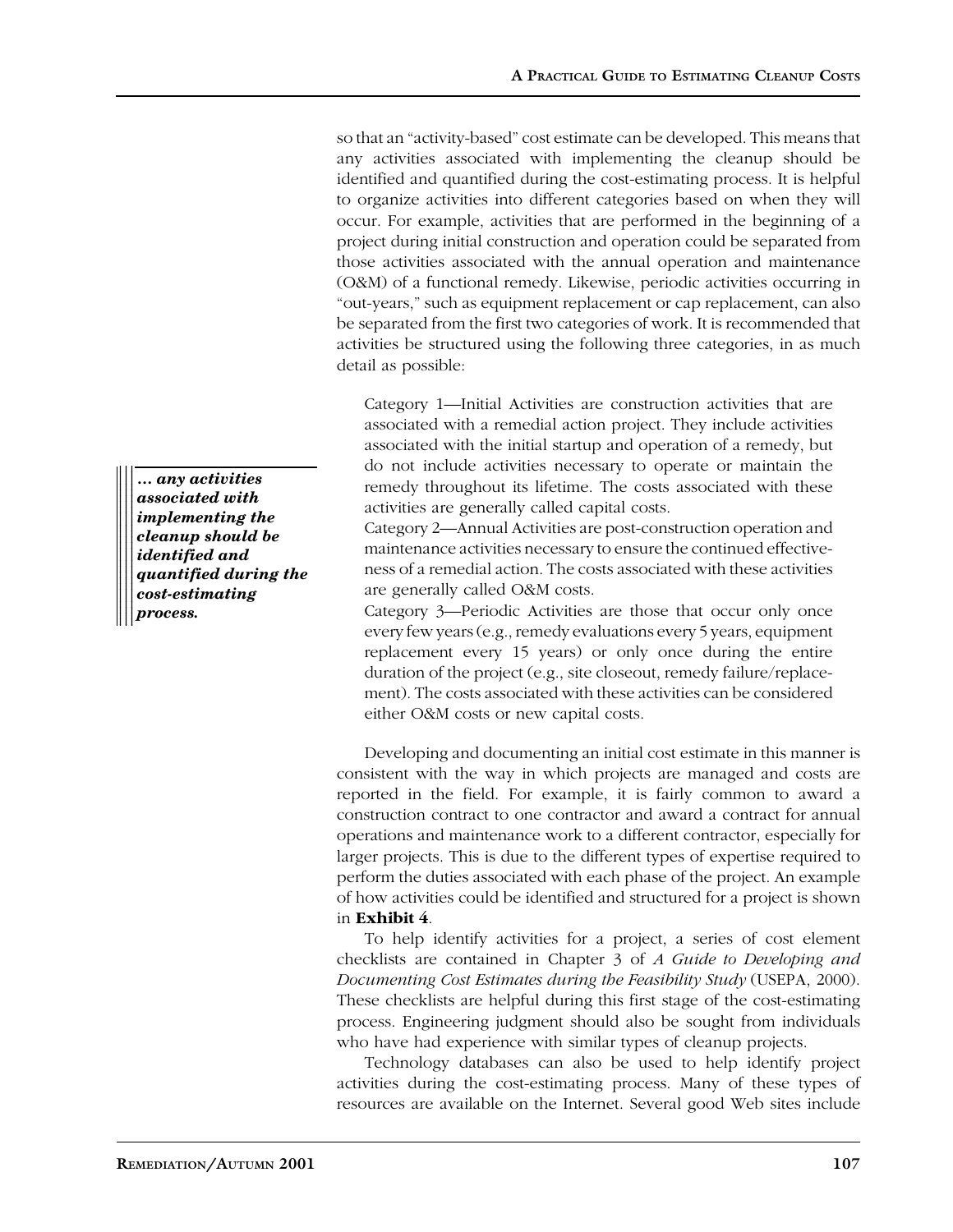# **Exhibit 4. Example of Activity-Based Conceptual Design**

## **Initial Activities**

- Mobilization/Demobilization Construction Equipment and Facilities Submittals/Implementation Plans Temporary Facilities & Utilities Post-Construction Submittals
- Monitoring, Sampling, Testing, and Analysis SVE Monitoring Wells Treatment Wall Monitoring Wells
- Site Work Clearing and Grubbing Seeding/Mulch/Fertilizer
- Air Sparging/Soil Vapor Extraction Mobilize SVE System AS Injection Wells AS Blower AS Piping SVE System SVE Extraction Wells SVE Piping Electrical Hookup
- Startup and Testing • Passive Treatment Wall Construct Slurry Trench Install Reactive Media
- Off-Site Treatment/Disposal Off-Site Transport of Soil Cuttings Off-Site Disposal of Soil Cuttings Wastewater Discharge/Testing
- Project Management
- Remedial Design
- Construction Management
- Institutional Controls Institutional Controls Plan Groundwater Use Restriction Site Information Database

# **Annual Activities**

- Performance Monitoring SVE Vapor Monitoring SVE Emissions Monitoring Treatment Wall—Groundwater Sampling Treatment Wall—Groundwater Analysis
- Site Monitoring Groundwater Sampling Groundwater Laboratory Analysis
- Air Sparging/Soil Vapor Extraction Operations Labor Maintenance Labor Equipment Repair **Utilities**
- Off-Site Treatment/Disposal Wastewater Discharge/Testing
- Project Management
- Technical Support
- Institutional Controls Site Information Database

# **Periodic Activities**

- Comprehensive Remedy Reviews (once every five years as required by CERCLA)
- Demobilization of AS/SVE System (at completion of project)
- Well Abandonment (at completion of project)
- Remedial Action Report (at completion of project)
- Update Institutional Controls Plan (once every five years based on comprehensive remedy review)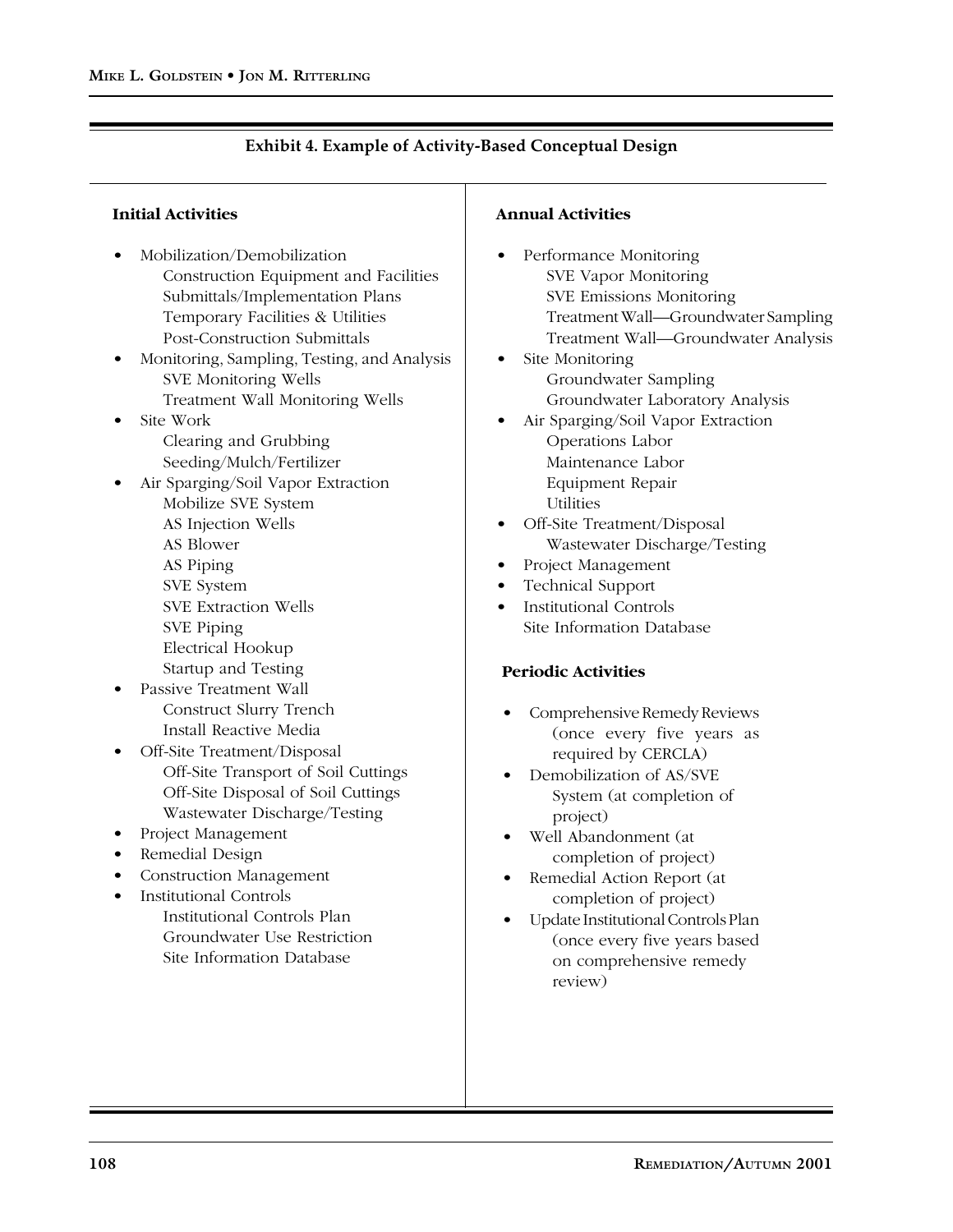Hazardous Waste Cleanup Information (http://www.clu-in.org/), Federal Remediation Technologies Roundtable (http://www.frtr.gov/), and Remedial Technologies Development Forum (http://www.rtdf.org). A more complete list of Internet resources can be found in Appendix A of USEPA (2000).

#### **Step 2: Estimate Quantities and Unit Costs**

For Step 2, a couple of key questions to address for each identified activity are the following:

- How much is needed?
- How much is it going to cost?

#### *Estimate Quantities*

Now that a conceptual design has been articulated and major activities associated with the project have been described, the quantities of the various activities must be estimated. Some activities do not easily lend themselves to being quantified and therefore must be estimated as a lump sum.

The estimation of quantities is directly related to the quality and quantity of site characterization data. For example, the estimated quantity of soil or groundwater that must be cleaned up to achieve a cleanup goal depends upon the data collected to determine the nature and extent of contamination. Likewise, the estimated soil vapor extraction rate or groundwater pumping rate depends on the methods used to estimate air permeability or hydraulic conductivity (e.g., estimated values based on soil type, field pumping tests), as well as the operating capacity of the equipment (e.g., sizing of pumps, blowers, etc.). Other factors can affect the quantity estimate, such as the expected "swell" or "fluff" in volume of excavated material for an ex-situ soil cleanup or the anticipated number of aquifer volumes to remove for an ex-situ groundwater cleanup.

Quantity calculations used to support a cost estimate should be adequately documented. Supporting information can include boring logs, chemical analysis results, and scaled drawings to show lateral and vertical extent of contamination and to estimate physical characteristics such as porosity and dry unit weight that affect the quantity estimate. Assumptions used to estimate quantities should be clearly presented.

Using the example shown in Exhibit 4, example quantities for initial activities would be the number of SVE monitoring wells, acres of clearing and grubbing, lineal feet of SVE piping, cubic yards of reactive media, etc. Example quantities for annual activities would be the number of groundwater sampling events for site monitoring, the number of months of operations labor for the AS/SVE system, etc.

#### *Estimate Unit Costs*

At this point, costs are assigned to specific activities (initial, annual, or periodic), consisting of either capital or O&M costs. Unit cost data can be selected from a variety of sources, including

*Some activities do not easily lend themselves to being quantified …*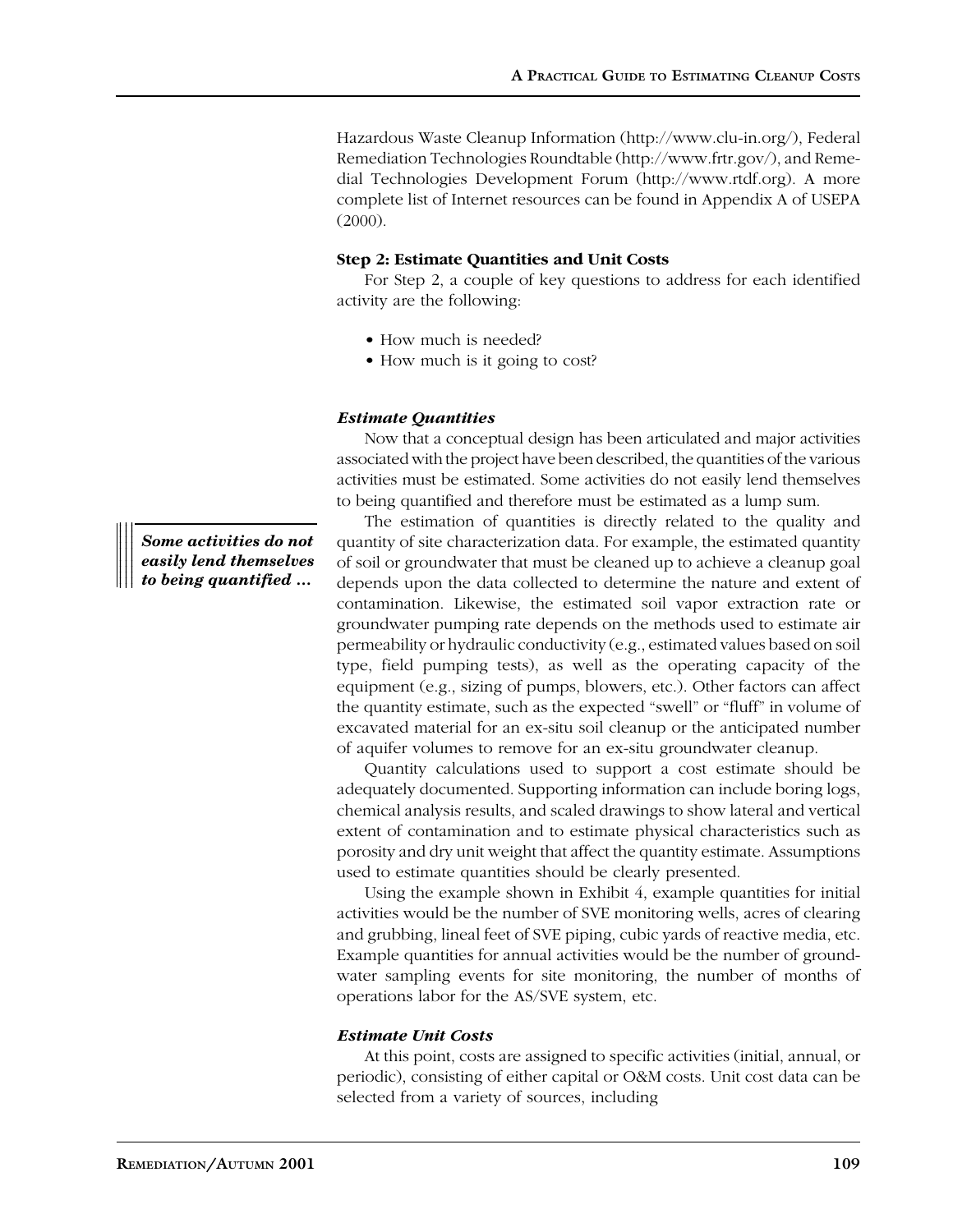- Cost-estimating guides/references;
- Vendor or contractor quotes;
- Experience with similar projects; and
- Cost-estimating software/databases.

Cost-estimating guides or references (e.g., unit price books) can provide costs for a wide variety of construction activities, including those related to site cleanup. Some guides are specifically tailored to estimate costs for environmental remediation projects. Cost data in these references are sometimes broken down into labor, equipment, and material categories, and may or may not include contractor markups. Generally, each cost is associated with a specific labor and equipment crew and production rate. Costs are typically provided on a national average basis for the year of publication of the reference. Some of these guides or references are listed in Appendix A of USEPA (2000).

Quotes from vendors or construction contractors can provide costs that are more site-specific in nature than costs taken from standard guides and references. These quotes usually include contractor markups and are typically provided as a total cost rather than categorized as labor, equipment, or materials. If possible, more than one vendor quote should be obtained. Quotes from multiple sources can be averaged, or the highest quote can be used in the cost estimate if the collected quotes seem to be at the low end of the industry range. Vendors or contractors can also be an important source of design-related information, including operating capacity, production rates, operating life, and maintenance schedules that may impact O&M costs.

Experience with similar projects, including both estimates and actual costs, can also be used as a source of cost data. Engineering judgement should be exercised if cost data from another project need to be adjusted to take into account site- or technology-specific parameters. Sources of actual cost data from government remediation projects are maintained by various federal agencies. These sources include the Historical Cost Analysis System (HCAS) (http://www.frtr.gov/cost/ec2/index.html) and Federal Remediation Technologies Roundtable (FRTR) cost and performance reports (http://www.frtr.gov/cost/). HCAS and the FRTR reports are two initiatives that are currently being used to collect and record treatment technology costs in a standardized format. Some of these sources of historical cost data are listed in Appendix A of USEPA (2000).

Cost-estimating software and databases can also be used as sources of cost data. The majority of available software tools are designed to estimate the cost for all or selected cost elements of an alternative. Governmentsponsored software tools include Micro Computer Aided Cost Engineering System (MCACES), which is used by the U.S. Army Corps of Engineers and is linked to the Unit Price Book (UPB) database (http:// www.hnd.usace.army.mil/traces/), and the Remedial Action Cost Engineering and Requirements (RACER), which is sponsored by the U.S. Air Force (http://www.talpart.com/products/racer/index.html). Some of these software or databases, both private and publicly sponsored, are listed in Appendix A of USEPA (2000).

*Cost-estimating guides or references (e.g., unit price books) can provide costs for a wide variety of construction activities, including those related to site cleanup.* . . . . . . . . . . . . . . . . . . . . . . . . . . . . . . . . . . . . . . . . . . . . . . . . . . . . . . . . . . . . . . . . . . . . . . . . . . . . . . . . . . . . . . . . . . . . . . . . . .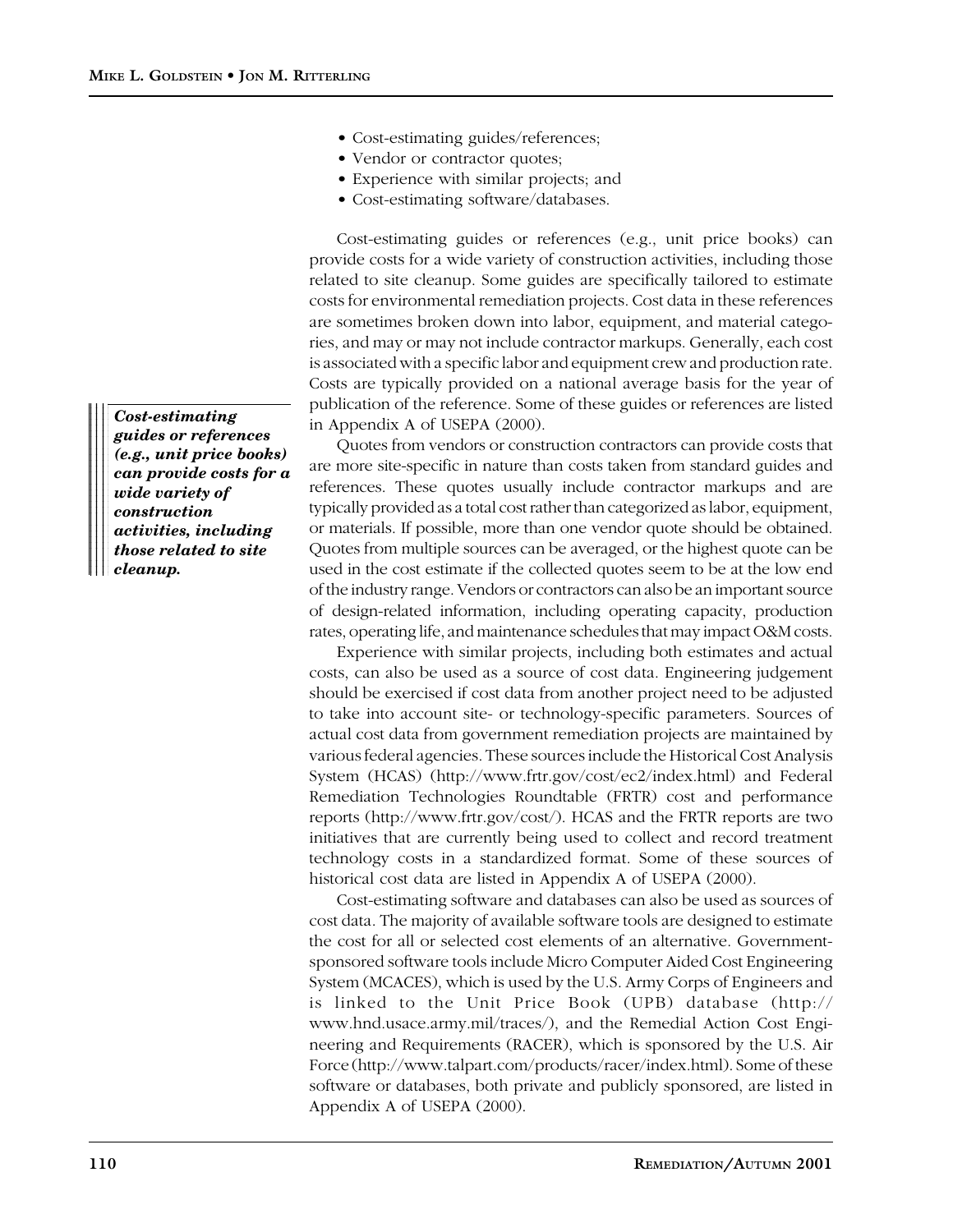#### *Adjust Unit Costs*

The following types of adjustments should be made to unit cost data, if they are from different sources, so that they can be added into the project cost estimate:

- Apply productivity factors per health and safety level of protection
- Escalate costs to base year of estimate
- Apply area cost factors
- Add contractor markups

As the level of health and safety protection (e.g., personal protective equipment, monitoring requirements) is increased, productivity is decreased and costs are increased. For applicable cost elements, factors that reflect decreased productivity due to required health and safety levels of protection should be applied to labor and equipment costs. Unit costs that are obtained from sources that are one year old or more need to be updated or escalated to the base year, which is usually the current year. Area cost factors should be applied to unit costs from sources based on a national average (e.g., standard cost guides) or from other geographic locations (e.g., similar projects). More information on applying productivity, escalation, and area cost factors is provided in Appendix B of USEPA (2000).

Contractor markups, or overhead and profit, which may vary between activity costs, should be added. Markups include overhead and profit for the prime contractor and any subcontractors. Markups should generally be applied to the cost of individual activities, but, alternatively, can be applied to the total of those activity costs if the source of cost data for each is the same. Markups should not be duplicated or applied to costs that have already been "marked up."

The source of cost data can dictate how or if markups should be applied. For example, a vendor or contractor quote may include overhead and profit (i.e., "burdened"), whereas a unit price taken from a standard cost-estimating guide may not (i.e., "non-burdened"). Typically, costs taken from pricing guides need to have overhead and profit added.

Overhead includes two main types: (1) job or field office overhead, also known as general conditions, and (2) home office overhead, also known as general and administrative (G&A) costs. Field office overhead can include costs for field supervision and office personnel, temporary facilities and utilities, telephone and communications, permits and licenses, travel and per diem, personal protective equipment, quality control, insurance, bond, and taxes. Home office overhead is the contractor's overall cost of doing business, as shared by the project. Profit is the return on the contractor's investment in the project. Generally, field office overhead can range from about 5 percent (for total project costs greater than \$500,000) to 25 percent (for total project costs less than \$50,000). Home office overhead is usually about 5 percent of total project cost. Profit typically ranges from 8 to 10 percent of total project cost.

An example of how a unit cost might be adjusted is shown in **Exhibit 5** for construction cost of a soil vapor extraction well.

*Overhead includes two main types: (1) job or field office overhead, also known as general conditions, and (2) home office overhead, also known as general and administrative (G&A) costs.* 1234 1234 1234 1234 1234 1234 1234 1234 1234 1234 1234 1234 1234 1234 1234 1234 1234 1234 1234 1234 1234 1234 1234 1234 . . . . 1234 1234 1234 1234 1234

1234 C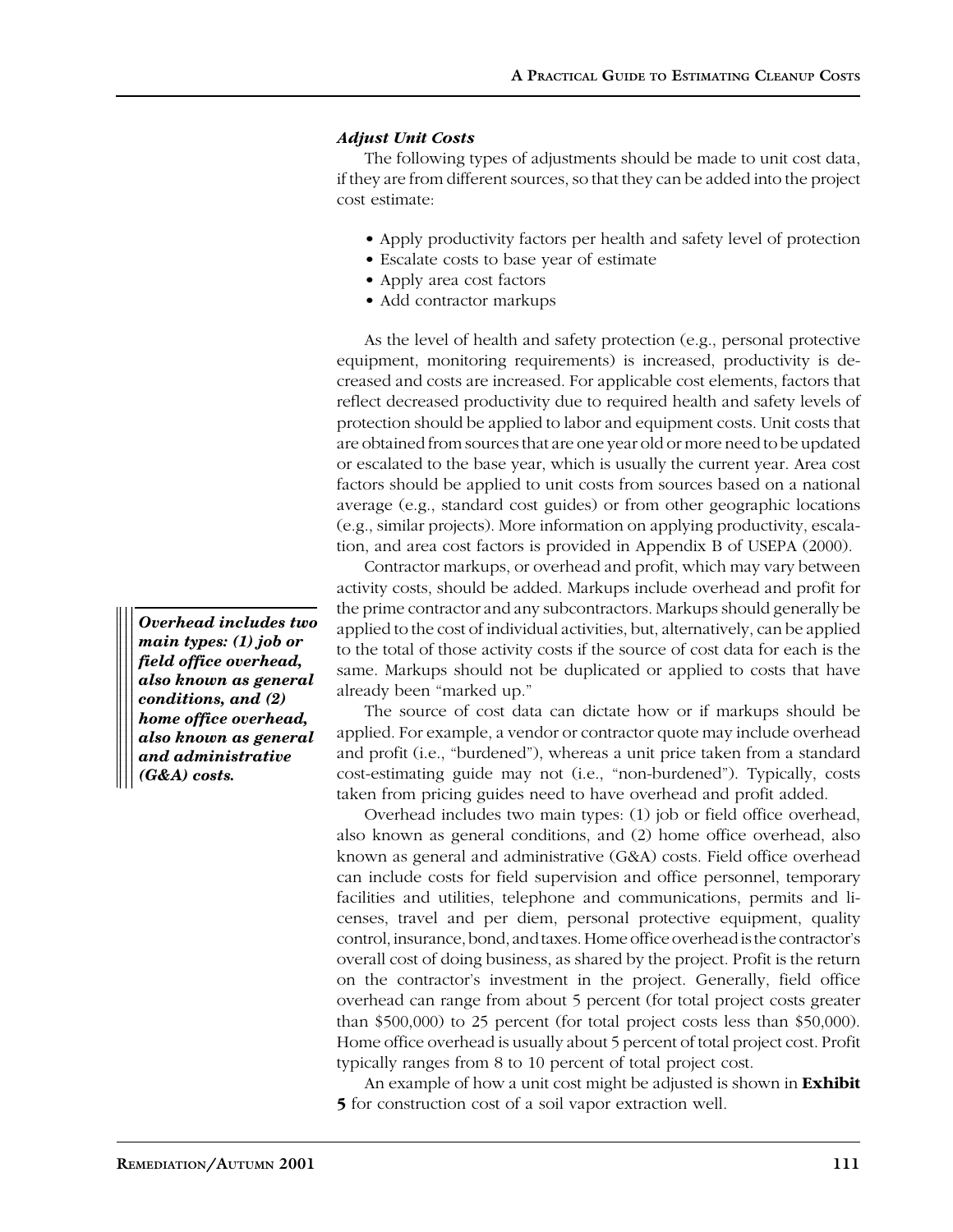| <b>Exhibit 5. Example Unit Cost Adjustment</b> |              |             |             |  |             |             |             |
|------------------------------------------------|--------------|-------------|-------------|--|-------------|-------------|-------------|
| Cost per extraction well:                      |              |             |             |  |             |             |             |
|                                                |              |             |             |  |             | <b>UNIT</b> |             |
| <b>DESCRIPTION</b>                             | <b>QTY</b>   | <b>UNIT</b> | LABOR EQUIP |  | <b>MTRL</b> |             | TOTAL TOTAL |
|                                                |              |             |             |  |             |             |             |
| Mob/Demob                                      | $\mathbf{1}$ | <b>LS</b>   |             |  |             | 100         | 100         |
| Setup and Decon<br>1<br><b>HR</b>              |              |             |             |  |             | 125         | 125         |
| Wellhead Completion1                           | FT           |             |             |  | 55          | 825         |             |
| <b>IDW</b> Handling<br>1                       |              | <b>HR</b>   |             |  |             | 950         | 950         |
| Drilling Oversight<br>7                        |              | HR          | 110         |  |             | 110         | 770         |
|                                                |              |             |             |  |             |             |             |
| <b>SUBTOTAL</b>                                |              |             |             |  |             |             | 2,945       |
|                                                |              |             |             |  |             |             |             |
| Prime Contractor Overhead                      |              |             |             |  |             | 15%         | 442         |
| <b>SUBTOTAL</b>                                |              |             |             |  |             |             | 3,387       |
| Prime Contractor Profit<br>10%                 |              |             |             |  |             |             | 339         |
| TOTAL UNIT COST                                |              |             |             |  |             | \$3,725     |             |
|                                                |              |             |             |  |             |             |             |

In this example, costs are based on a quote from a local drilling subcontractor, itemized by activity. The assumed health and safety level of protection is built into the quote; therefore, no outside adjustment is made for health and safety productivity. Likewise, no costs are escalated, because the base year is the current year, and no area cost factor is applied, because the quote is local. Subcontractor overhead and profit are included in the quote. Prime contractor overhead and profit are added. Unit prices taken from standard cost-estimating guides typically are broken down into labor, equipment, and materials categories. However, since these were not provided in the quote, these are not shown except for oversight, which is based on typical labor rates in the area for a geologist and technician.

Using the above example, if eight soil vapor extraction wells are to be installed, then the total cost of this activity would be  $8 \times $3,725 = $29,800$ .

This unit cost can then be rolled into the cost for the individual activity, as shown in **Exhibit 6**, which illustrates the construction cost of an air sparging/soil vapor extraction system.

#### **Step 3: Evaluate Uncertainty and Additional Costs**

At this stage, quantities and costs have been estimated for individual activities, but there are a number of other items that should also be added to the estimate. This is padding to account for uncertainty and cost growth as well as a number of higher-level project-management-type costs that are associated with implementing the cleanup action and cannot be attributed to a single construction activity. Here are a couple of key questions to guide you through this step:

- What are the most sensitive assumptions?
- How should uncertainty be factored into the estimate?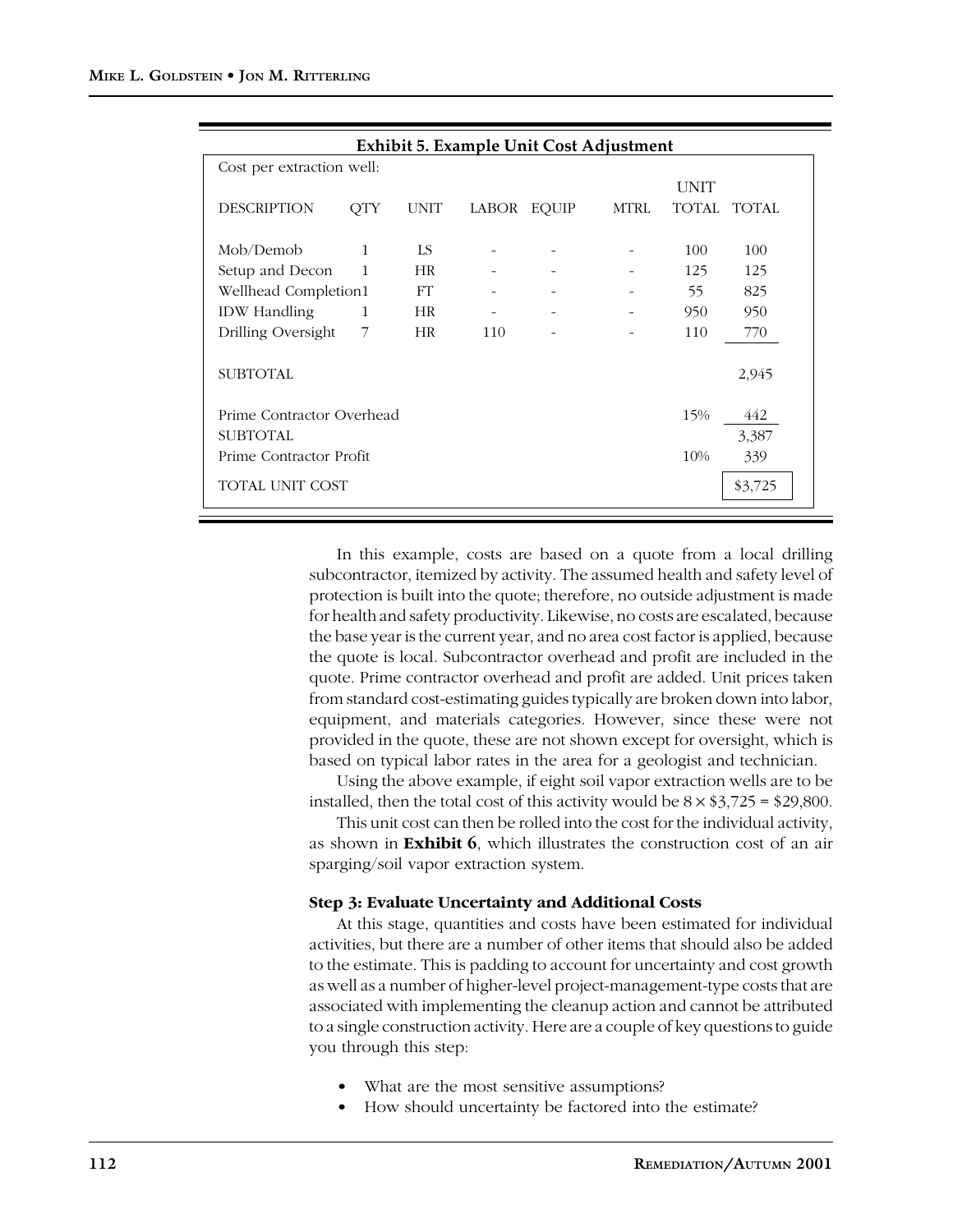What are the other costs associated with implementing the project?

#### *Uncertainty*

There are a number of ways to account for uncertainty in a cost estimate. A quantitative sensitivity analysis can be performed at the end of the estimating process. This sensitivity analysis could focus on those factors that have a relatively high degree of uncertainty and that, with only a small change in their value, could significantly affect the overall cost of the project. The results of a sensitivity analysis should be footnoted wherever the cost estimate is summarized, so that the project manager has a better appreciation for the uncertainty associated with the bottom-line number.

Another common method for factoring uncertainty into a cost estimate, which is recommended, is to apply a "contingency" cost. Contingency is factored into a cost estimate to cover unknowns, unforeseen circumstances, or unanticipated conditions that are not possible to evaluate from the data on hand at the time the estimate is prepared. It is used to reduce the risk of possible cost overruns.

For cost estimates performed early in a project's life cycle, contingency is typically applied as a percentage of the total cost, rather than applied to individual activities or line items (although this type of analysis would certainly be possible with more data). The contingency percentage can be based on engineering judgement for early cost estimates.

The two main types of contingency are scope and bid. Scope contingency covers unknown costs that may result from scope changes that may occur during design. Bid contingency covers unknown costs associated with constructing or implementing a given project scope.

Scope contingency represents project risks associated with an incomplete design. This type of contingency represents unforeseeable costs that are likely to become known as the remedial design proceeds. For this reason, scope contingency is sometimes referred to as "design" contin-

|                                    |            |             | <b>UNIT</b> |              |
|------------------------------------|------------|-------------|-------------|--------------|
|                                    | <b>OTY</b> | <b>UNIT</b> | <b>COST</b> | <b>TOTAL</b> |
| Air Sparging/Soil Vapor Extraction |            |             |             |              |
| Mobilize SVE System                |            | EA          | \$1534      | \$1,534      |
| Impenneable Surface Cover          | 105,000    | SF          | \$0.84      | \$88,200     |
| <b>SVE Extraction Wells</b>        | 8          | EA          | \$3,725     | \$29,803     |
| AS Injection Wells                 |            | EA          | \$4,645     | \$9,290      |
| SVE System                         |            | EA          | \$93,510    | \$93,510     |
| <b>AS Blower</b>                   |            | EA          | \$5,712     | \$5,712      |
| <b>SVE Piping</b>                  | 400        | LF          | \$8.66      | \$3,464      |
| AS Piping                          | 100        | LF          | \$5.03      | \$503        |
| <b>Electrical Hookup</b>           |            | LS          | \$9,898     | \$9,898      |
| Startup and Testing                |            | LS          | \$10,936    | \$10,936     |
| <b>SUBTOTAL</b>                    |            |             |             | \$252,851    |

#### **Exhibit 6. Example Calculation of Activity Cost**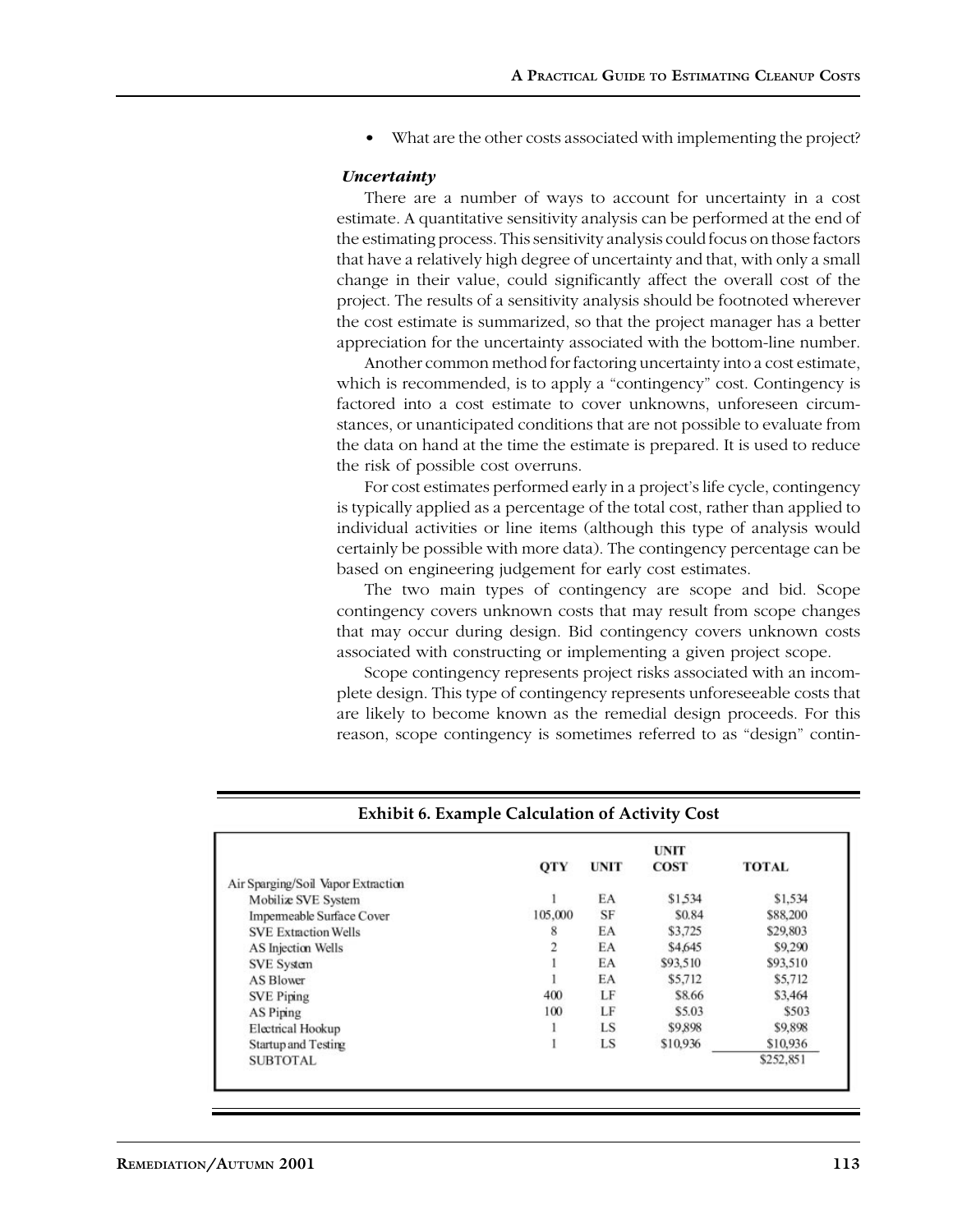gency. In general, scope contingency should decrease as design progresses and should be 0 percent at the 100 percent design stage. A low scope contingency indicates that the project scope will undergo minimal change during design. A high scope contingency indicates that the project scope may change considerably between the feasibility study and final design. Scope contingency typically ranges from 10 to 25 percent. Higher values may be justified for alternatives with greater levels of cost growth potential.

Bid contingency represents unforeseeable costs that are likely to become known as the remedial action construction or O&M proceeds. For this reason, bid contingency is sometimes referred to as "construction" contingency. Bid contingency accounts for changes that occur after the construction contract is awarded. This contingency represents a reserve for quantity overruns, modifications, change orders, and/or claims during construction. Considerations include the technological, geotechnical, and other unknowns applicable to the construction phase. Examples include changes due to adverse weather, material or supply shortages, or new regulations. Bid contingency typically ranges from 10 to 20 percent.

Bid and scope contingency may be added together and applied to the total of initial, annual, or periodic activities costs as shown in **Exhibit 7** for initial construction costs.

#### *Additional Costs*

After contingency, there are still other costs that should be added into the estimate at this stage of the process. These are higher-level projectmanagement-type costs associated with implementing the cleanup action and are not attributed to a single construction activity. These costs are sometimes referred to as "indirect costs" or "the costs of professional and technical services." These costs should generally be estimated as a percentage of the total cost. The following are some examples:

• Project Management–Includes planning and reporting, community relations support during construction or O&M, bid or contract

| Mobilization / Demobilization               | \$106,723   |
|---------------------------------------------|-------------|
| Monitoring, Sampling, Testing, and Analysis | \$60,838    |
| Site Work                                   | \$12,940    |
| Air Sparging / Soil Vapor Extraction        | \$252,851   |
| Passive Treatment Wall                      | \$2,028,564 |
| Off-Site Treatment / Disposal               | \$1,550     |
| <b>SUBTOTAL</b>                             | \$2,463,465 |
| Contingency (10% scope + $15%$ bid)         | \$615,866   |

#### **Exhibit 7. Example Contingency Application**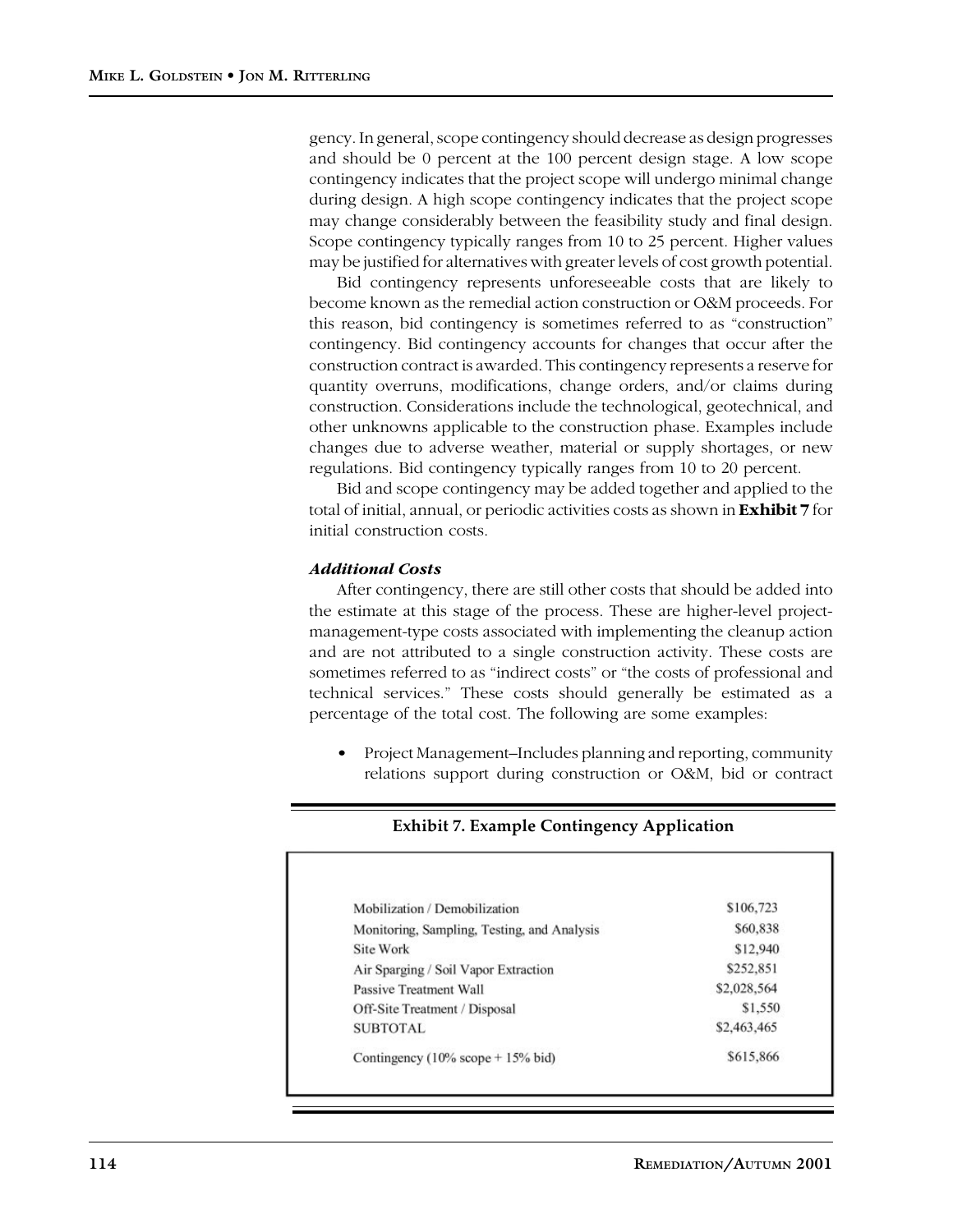administration, permitting (not already provided by the construction or O&M contractor), and legal services outside of institutional controls (e.g., licensing). Project management generally ranges from 5 to 10 percent of total construction or O&M cost.

- Remedial Design–Includes pre-design collection and analysis of field data, engineering survey for design, treatability study (e.g., pilot-scale), and the various design components such as design analysis, plans, specifications, cost estimate, and schedule at the preliminary, intermediate, and final design phases. Remedial design costs generally range from 6 to 20 percent of the total construction cost.
- Construction Management–Includes review of submittals, design modifications, construction observation or oversight, engineering survey for construction, preparation of O&M manual, documentation of quality control/quality assurance, and record drawings. Construction management generally ranges from 6 to 15 percent of total construction cost.
- Technical Support–Includes oversight of O&M activities, update of O&M manual, and progress reporting. O&M technical support generally ranges from 10 to 20 percent of total O&M cost.

An example of how other costs are estimated using percentages and then added to the total cost of construction activities is shown in **Exhibit 8**.

#### **Step 4: Present-Value Analysis**

Remedial action projects typically involve construction costs that are expended at the beginning of a project (e.g., initial capital costs) and costs in subsequent years that are required to implement and maintain the remedy after the initial construction period (e.g., annual O&M costs, periodic costs). Present-value analysis is a method to evaluate expenditures that occur over different time periods. This standard methodology allows for cost comparisons of different remedial alternatives on the basis of a single cost figure for each alternative. This single number, referred to as the present value, is the amount needed to be set aside at the initial point

#### **Exhibit 8. Example Addition of Other Costs**

| <b>CONSTRUCTION SUBTOTAL</b>      | \$2,463,465 |
|-----------------------------------|-------------|
| Contingency (10% scope + 15% bid) | 615,866     |
| <b>SUBTOTAL</b>                   | \$3,079,331 |
| Project Management (5%)           | 153,967     |
| Remedial Design (8%)              | 246,346     |
| Construction Management (6%)      | 184,760     |
| <b>TOTAL</b>                      | \$3,664,404 |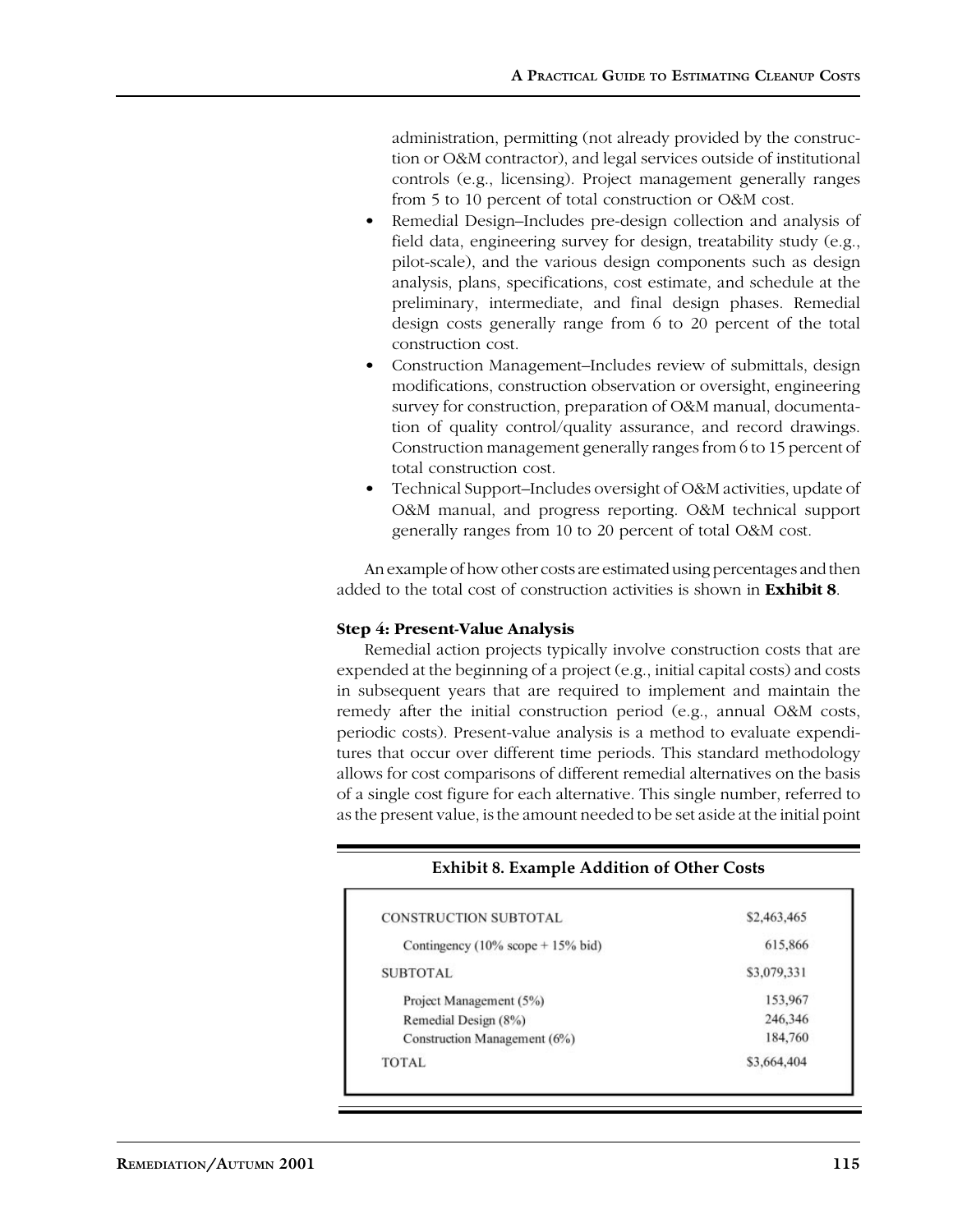in time (base year) to assure that funds will be available in the future as they are needed, assuming certain economic conditions. The key question for the present-value analysis is:

• What is the amount of money needed to be set aside to cover estimated costs over the project duration?

A present-value analysis involves four basic steps, listed below.

#### *1. Define the Period of Analysis*

The period of analysis is the period of time over which present value is calculated. In general, the period of analysis should be equivalent to the project duration, resulting in a complete life-cycle cost estimate for implementing the remedial alternative. The project duration generally begins with the planning, design, and construction of the remedial alternative, continues through short- and long-term O&M, and ends with project completion and closeout. Each remedial alternative may have a different project duration. For example, one alternative may have a two-year construction period and no future O&M. Another alternative may have no construction period and many years of O&M. Site-specific justification should be provided for the selected period of analysis, especially when it is less than the project duration (i.e., time required for design, construction, O&M, and closeout).

### *2. Calculate the Cash Outflows (Payments) for Each Year of the Project*

The second step of the present-value analysis is to add up the annual cash outflows for the project. These include initial capital costs to construct the remedial alternative, annual O&M costs to operate and maintain the remedial alternative over its planned life, and periodic costs for those costs that occur only once every few years. Usually, most or all of the capital costs are expended during the construction and startup of the project, before annual O&M begins. Although the present value of periodic costs is small for those that occur near the end of the project duration (e.g., closeout costs), these costs should be included in the present-value analysis.

Most early-phase cost analyses begin with a simplifying assumption that the duration of initial construction and startup will be less than one year (i.e., construction work will occur in "year zero" of the project). This "year zero" assumption can be modified if a preliminary project schedule has been developed and it is known that capital construction costs will be expended beyond one year.

The results of this step in the present-value analysis should be an array of all costs for each year of the project, as shown by the example in **Exhibit 9**.

#### *3. Select a Discount Rate to Use in the Present-Value Calculation*

The third step in the present-value analysis is to select a discount rate. A discount rate, which is similar to an interest rate, is used to account for the time value of money. A dollar is worth more today than in the future because, if invested in an alternative use today, the dollar could earn a

 $\Vert \Vert A$  present-value  $\left\Vert {}\right\Vert$  analysis involves four  $\| \|$  basic steps  $...$ . . . . . . . . . .

. . . .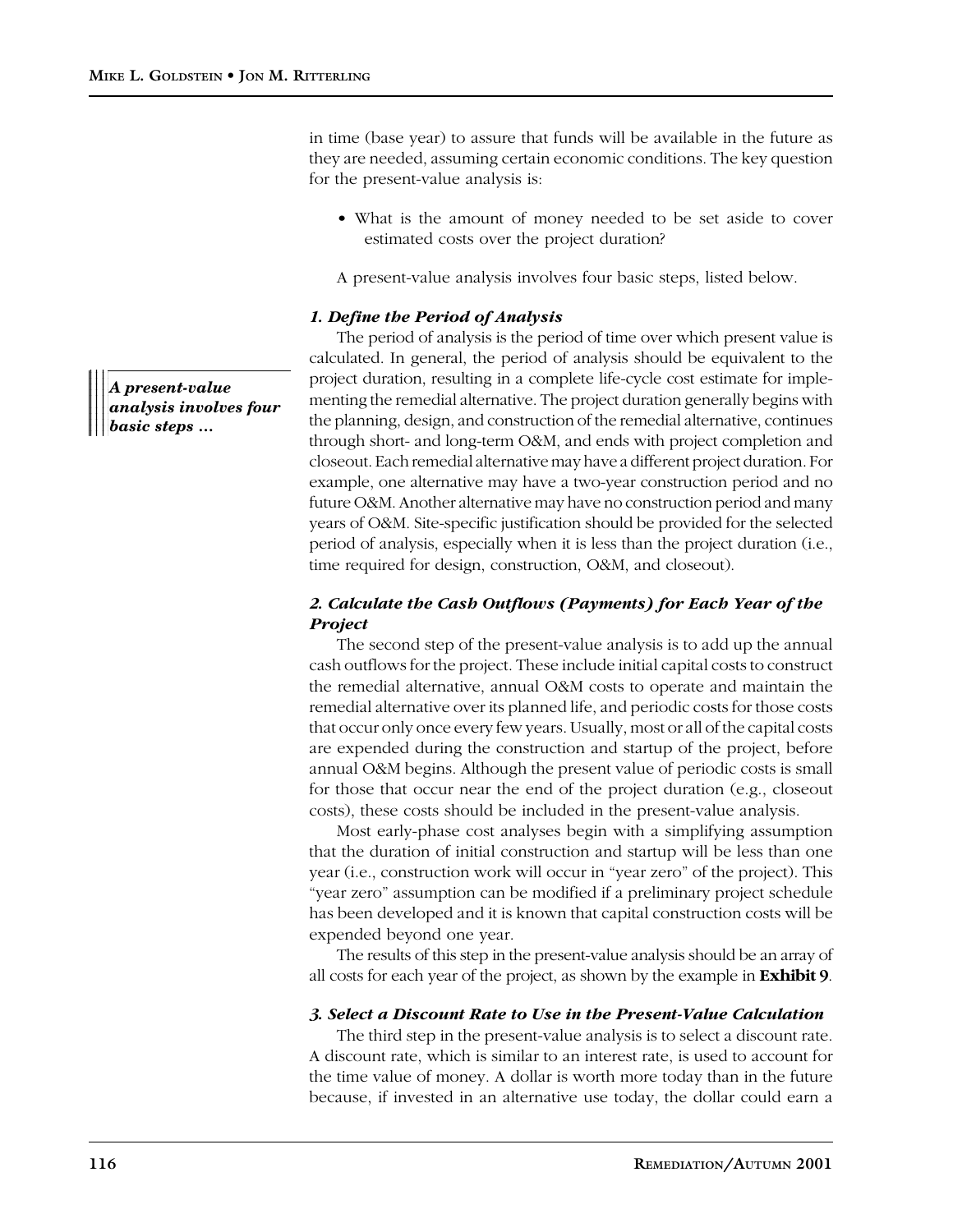| Year                     | <b>Capital Costs</b><br>$($ \$) | Annual O&M<br>Costs (\$) | <b>Periodic Costs</b><br>$($ \$) | Total Cost (\$) |
|--------------------------|---------------------------------|--------------------------|----------------------------------|-----------------|
| 0                        | 1,800,000                       | 0                        | 0                                | 1,800,000       |
| 1                        | 0                               | 50,000                   | $\mathsf 0$                      | 50,000          |
| $\overline{c}$           | 0                               | 50,000                   | $\mathbf 0$                      | 50,000          |
| 3                        | 0                               | 50,000                   | $\mathbf 0$                      | 50,000          |
| $\overline{\mathcal{A}}$ | 0                               | 50,000                   | $\mathsf 0$                      | 50,000          |
| 5                        | 0                               | 50,000                   | 10,000                           | 60,000          |
| 6                        | 0                               | 50,000                   | $\circ$                          | 50,000          |
| $\overline{\phantom{a}}$ | 0                               | 50,000                   | $\mathsf 0$                      | 50,000          |
| 8                        | 0                               | 50,000                   | 0                                | 50,000          |
| 9                        | 0                               | 50,000                   | $\mathsf 0$                      | 50,000          |
| 10                       | 0                               | 50,000                   | 50,000                           | 100,000         |

#### **Exhibit 9. Example Array of Costs for Present-Value Analysis**

return (i.e., interest). Thus, discounting reflects the productivity of capital. If the capital were not employed in a specific use, it would have productive value in alternative uses. The choice of a discount rate is important because the selected rate directly impacts the present value of a cost estimate, which is then used in making a remedy selection decision. The higher the discount rate, the lower the present value of the cost estimate.

The Office of Management and Budget (OMB) Circular A-94, "Guidelines and Discount Rates for Benefit-Cost Analyses of Federal Programs," provides guidance for the use of discount rates in economic analyses performed by the federal government. The circular is available at http:// www.whitehouse.gov/OMB/circulars/a094/a094.html.

#### *4. Calculate the Present Value*

The last step is to calculate the present value. The present value of a remedial alternative represents the sum of the present values of all future payments associated with the project. For example, if the project will entail capital and O&M costs each year for 12 years, the present value is the sum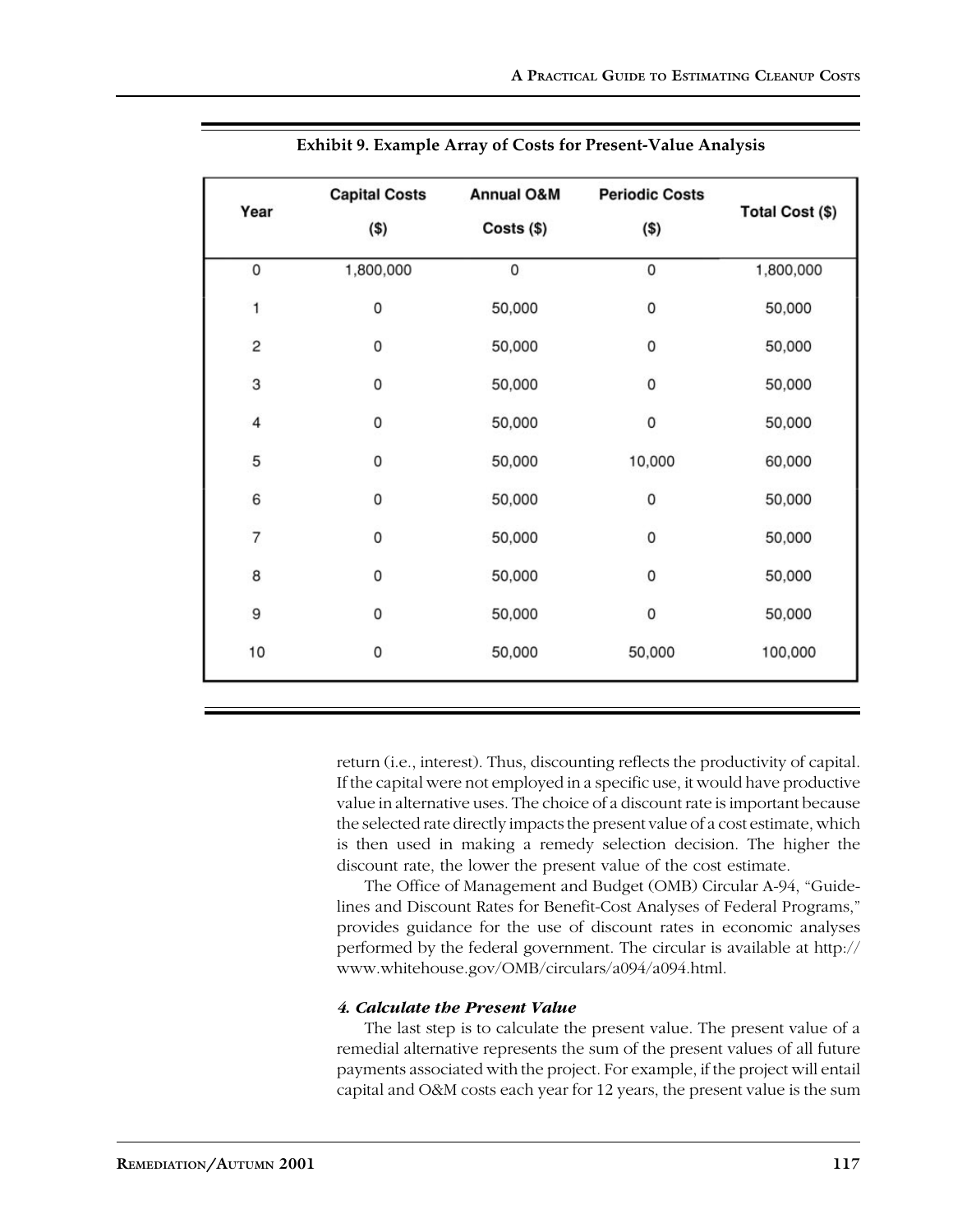of the present values of each of the 12 payments, or expenditures.

The present value of a future payment is the actual value that will be disbursed, discounted at an appropriate rate of interest. Present value for payment  $x_t$  in year  $t$  at a discount rate of  $i$  is calculated as follows:

$$
PV = \frac{1}{(1+i)^t} \quad x_t
$$

The first operand in this equation,  $1/(1 + i)^t$ , can be referred to as a "discount factor." **Exhibit 10** illustrates the use of these factors for a remedial alternative with construction costs of \$1,800,000 in Year 0, annual O&M costs of \$50,000 for ten years, and periodic costs of \$10,000 in Years 5 and 10 and \$40,000 in Year 10.

**Exhibit 10. Example Present-Value Calculation for a Remedial Alternative**

| Year           | Capital<br>Costs (\$) | Annual<br><b>O&amp;M</b><br>Costs (\$) | <b>Periodic</b><br>$Costs$ (\$) | <b>Total Cost</b><br>$($ \$) | <b>Discount</b><br><b>Factor</b> at<br>7% | <b>Total Present</b><br><b>Value Cost at</b><br>$7%$ (\$) |
|----------------|-----------------------|----------------------------------------|---------------------------------|------------------------------|-------------------------------------------|-----------------------------------------------------------|
| $\mathsf 0$    | 1,800,000             | 0                                      | $\mathsf 0$                     | 1,800,000                    | 1.000                                     | 1,800,000                                                 |
| 1              | 0                     | 50,000                                 | $\bf 0$                         | 50,000                       | 0.935                                     | 46,800                                                    |
| $\overline{c}$ | 0                     | 50,000                                 | $\mathbf 0$                     | 50,000                       | 0.873                                     | 43,700                                                    |
| 3              | 0                     | 50,000                                 | 0                               | 50,000                       | 0.816                                     | 40,800                                                    |
| 4              | 0                     | 50,000                                 | $\pmb{0}$                       | 50,000                       | 0.763                                     | 38,200                                                    |
| 5              | 0                     | 50,000                                 | 10,000                          | 60,000                       | 0.713                                     | 42,800                                                    |
| 6              | 0                     | 50,000                                 | $\mathsf 0$                     | 50,000                       | 0.666                                     | 33,300                                                    |
| $\overline{7}$ | 0                     | 50,000                                 | $\mathbf 0$                     | 50,000                       | 0.623                                     | 31,200                                                    |
| 8              | $\mathbf 0$           | 50,000                                 | $\mathbf 0$                     | 50,000                       | 0.582                                     | 29,100                                                    |
| 9              | 0                     | 50,000                                 | $\mathsf 0$                     | 50,000                       | 0.544                                     | 27,200                                                    |
| 10             | 0                     | 50,000                                 | 50,000                          | 100,000                      | 0.508                                     | 50,800                                                    |
| Total          | 1,800,000             | 560,000                                |                                 | 2,360,000                    |                                           | 2,180,000                                                 |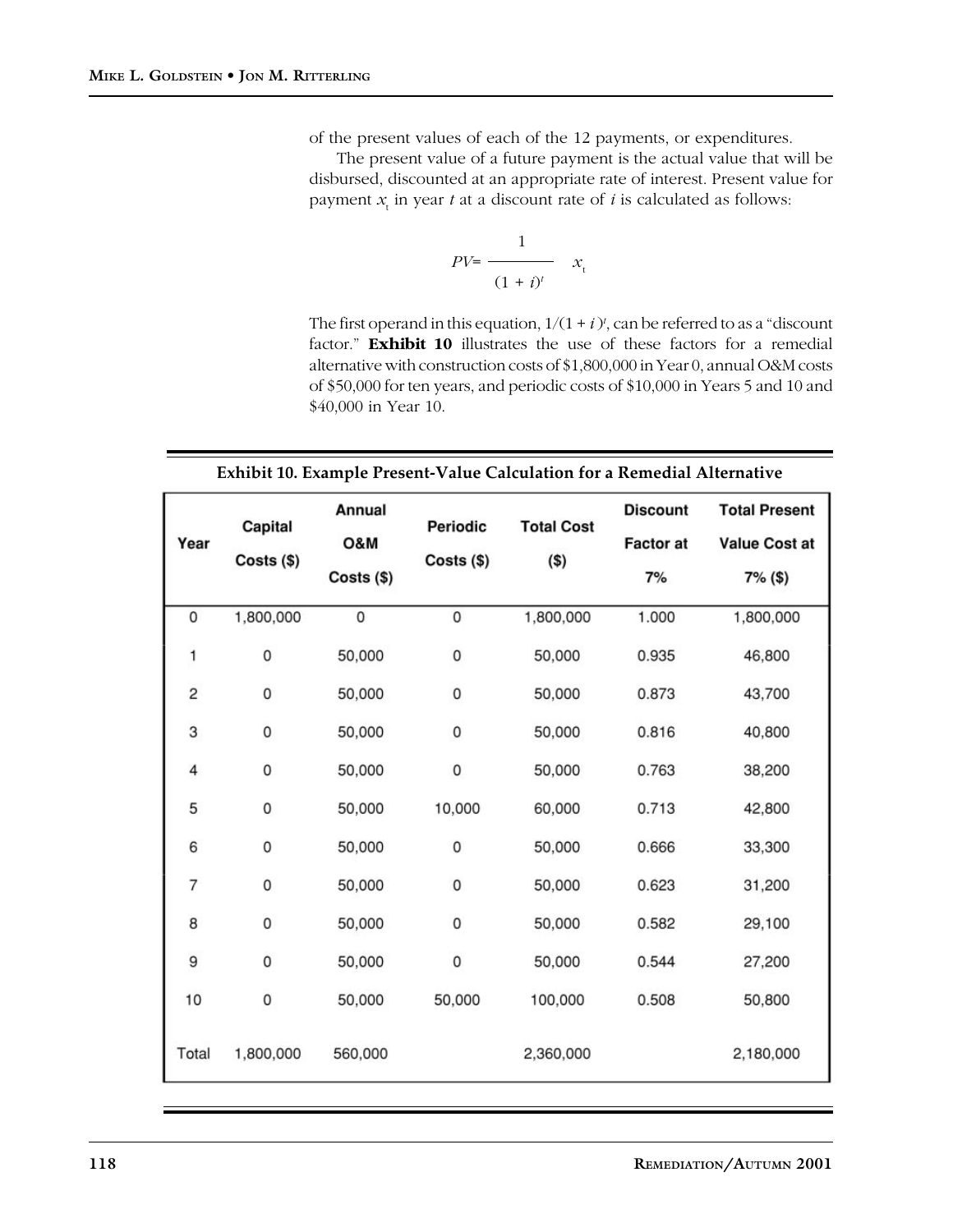# **Exhibit 11. Example Cost Summary (1 of 2)**

| Alternative 3                                                                                                                                                                                                                                                                                                                                            |                                                                                                                             |                                                                                                  | <b>COST ESTIMATE SUMMARY</b>                                                                                                                                                                                                                                                                                                                                               |                                                                                                                             |                                                                                                                                                                      |                                                                                                                                                                                                                                                                                        |  |
|----------------------------------------------------------------------------------------------------------------------------------------------------------------------------------------------------------------------------------------------------------------------------------------------------------------------------------------------------------|-----------------------------------------------------------------------------------------------------------------------------|--------------------------------------------------------------------------------------------------|----------------------------------------------------------------------------------------------------------------------------------------------------------------------------------------------------------------------------------------------------------------------------------------------------------------------------------------------------------------------------|-----------------------------------------------------------------------------------------------------------------------------|----------------------------------------------------------------------------------------------------------------------------------------------------------------------|----------------------------------------------------------------------------------------------------------------------------------------------------------------------------------------------------------------------------------------------------------------------------------------|--|
| IN SITU TREATMENT                                                                                                                                                                                                                                                                                                                                        |                                                                                                                             |                                                                                                  |                                                                                                                                                                                                                                                                                                                                                                            |                                                                                                                             |                                                                                                                                                                      |                                                                                                                                                                                                                                                                                        |  |
| Site:<br>Location:<br>Phase:<br><b>Base Year:</b><br>Date:                                                                                                                                                                                                                                                                                               | Former Industrial Site<br>Description:<br>Any City, Any State<br>Feasibility Study (-30% to +50%)<br>2001<br>April 12, 2000 |                                                                                                  | Alternative 3 consists of air sparging in combination with soil vapor<br>extraction to treat soil and groundwater in the source area. Also includes<br>passive treatment wall along leading edge of plume to treat groundwater<br>migrating off-site. Capital costs occur in Year 0. Annual O&M costs<br>occur in Years 1-15. Periodic costs occur in Years 5, 10, and 15. |                                                                                                                             |                                                                                                                                                                      |                                                                                                                                                                                                                                                                                        |  |
| <b>CAPITAL COSTS:</b>                                                                                                                                                                                                                                                                                                                                    |                                                                                                                             |                                                                                                  |                                                                                                                                                                                                                                                                                                                                                                            |                                                                                                                             |                                                                                                                                                                      |                                                                                                                                                                                                                                                                                        |  |
|                                                                                                                                                                                                                                                                                                                                                          |                                                                                                                             |                                                                                                  |                                                                                                                                                                                                                                                                                                                                                                            | <b>UNIT</b>                                                                                                                 |                                                                                                                                                                      |                                                                                                                                                                                                                                                                                        |  |
|                                                                                                                                                                                                                                                                                                                                                          | <b>DESCRIPTION</b>                                                                                                          | <b>QTY</b>                                                                                       | <b>UNIT</b>                                                                                                                                                                                                                                                                                                                                                                | <b>COST</b>                                                                                                                 | <b>TOTAL</b>                                                                                                                                                         | <b>NOTES</b>                                                                                                                                                                                                                                                                           |  |
| Mobilization / Demobilization<br>Construction Equipment & Facilities<br>Submittals/ Implementation Plans<br>Temporary Facilities & Utilities<br>Post-Construction Submittals<br><b>SUBTOTAL</b>                                                                                                                                                          |                                                                                                                             | $\mathbf{1}$<br>$\mathbf{1}$<br>$\mathbf{1}$<br>$\mathbf{1}$                                     | LS<br><b>LS</b><br>LS<br>LS                                                                                                                                                                                                                                                                                                                                                | \$8,829<br>\$33,761<br>\$49,664<br>\$14,469                                                                                 | \$8,829<br>\$33,761<br>\$49,664<br>\$14,469<br>\$106,723                                                                                                             | Excavators, loaders, etc.<br>OAPP, SSHP, etc.<br>Fence, roads, signs, trailers, etc.<br>Post-const. reports                                                                                                                                                                            |  |
|                                                                                                                                                                                                                                                                                                                                                          | Monitoring, Sampling, Testing, and Analysis                                                                                 |                                                                                                  |                                                                                                                                                                                                                                                                                                                                                                            |                                                                                                                             |                                                                                                                                                                      |                                                                                                                                                                                                                                                                                        |  |
|                                                                                                                                                                                                                                                                                                                                                          | Monitoring Wells - SVE                                                                                                      | 7<br>5                                                                                           | EA<br>EA                                                                                                                                                                                                                                                                                                                                                                   | \$1,577<br>\$2,965                                                                                                          | \$11,040<br>\$14,826                                                                                                                                                 | Install to water table depth<br>Shallow well at each of 5 clusters                                                                                                                                                                                                                     |  |
|                                                                                                                                                                                                                                                                                                                                                          | Monitoring Wells - Trtmt. Wall - Shallow<br>Monitoring Wells - Trtmt. Wall - Deep                                           | 5                                                                                                | EA                                                                                                                                                                                                                                                                                                                                                                         | \$6,212                                                                                                                     | \$31,061                                                                                                                                                             | Deep well at each of 5 clusters                                                                                                                                                                                                                                                        |  |
|                                                                                                                                                                                                                                                                                                                                                          | Geotechnical Testing                                                                                                        | 17                                                                                               | EA                                                                                                                                                                                                                                                                                                                                                                         | \$230                                                                                                                       | \$3,910                                                                                                                                                              | MW screen interval soil samples                                                                                                                                                                                                                                                        |  |
|                                                                                                                                                                                                                                                                                                                                                          | <b>SUBTOTAL</b>                                                                                                             |                                                                                                  |                                                                                                                                                                                                                                                                                                                                                                            |                                                                                                                             | \$60,838                                                                                                                                                             |                                                                                                                                                                                                                                                                                        |  |
| Site Work                                                                                                                                                                                                                                                                                                                                                |                                                                                                                             |                                                                                                  |                                                                                                                                                                                                                                                                                                                                                                            |                                                                                                                             |                                                                                                                                                                      |                                                                                                                                                                                                                                                                                        |  |
|                                                                                                                                                                                                                                                                                                                                                          | Clearing and Grubbing                                                                                                       | 5<br>5                                                                                           | AC<br>AC                                                                                                                                                                                                                                                                                                                                                                   | \$1,161<br>\$1,427                                                                                                          | \$5,804<br>\$7,136                                                                                                                                                   | Work area<br>Revegetate work area                                                                                                                                                                                                                                                      |  |
|                                                                                                                                                                                                                                                                                                                                                          | Seeding/Mulch/Fertilizer<br><b>SUBTOTAL</b>                                                                                 |                                                                                                  |                                                                                                                                                                                                                                                                                                                                                                            |                                                                                                                             | \$12,940                                                                                                                                                             |                                                                                                                                                                                                                                                                                        |  |
| Air Sparging / Soil Vapor Extraction<br>Mobilize SVE System<br>Impermeable Surface Cover<br><b>SVE Extraction Wells</b><br>AS Injection Wells<br>SVE System<br>AS Blower<br><b>SVE Piping</b><br>AS Piping<br>Electrical Hookup<br>Startup and Testing<br><b>SUBTOTAL</b><br>Passive Treatment Wall<br>Construct Slurry Trench<br>Install Reactive Media |                                                                                                                             | 1<br>105,000<br>8<br>2<br>$\mathbf{1}$<br>1<br>400<br>100<br>1<br>$\mathbf{1}$<br>1,800<br>1,800 | EA<br>SF<br>EA<br>EA<br>EA<br>EA<br>LF<br>LF<br>LS<br>LS<br>CY<br>CY                                                                                                                                                                                                                                                                                                       | \$1,534<br>\$0.84<br>\$3,725<br>\$4,645<br>\$93,510<br>\$5,712<br>\$8.66<br>\$5.03<br>\$9,898<br>\$10,936<br>\$187<br>\$940 | \$1,534<br>\$88,200<br>\$29,803<br>\$9,290<br>\$93,510<br>\$5,712<br>\$3,464<br>\$503<br>\$9,898<br>\$10,936<br>\$252,851<br>\$337,194<br>\$1,691,370<br>\$2,028,564 | Mobile unit<br>Low density polyethylene liner<br>4" wells to water table depth<br>Well depth $=$ midpoint of aquifer<br>Mobile unit (250 scfm)<br>Pipe, valves, fittings, etc.<br>Pipe, valves, fittings, etc.<br>Operate excavator/clamshell<br>Prepare & inject iron/guar gum slurry |  |
|                                                                                                                                                                                                                                                                                                                                                          | <b>SUBTOTAL</b>                                                                                                             |                                                                                                  |                                                                                                                                                                                                                                                                                                                                                                            |                                                                                                                             |                                                                                                                                                                      |                                                                                                                                                                                                                                                                                        |  |
| Off-Site Treatment / Disposal<br>Off-Site Transport of Soil Cuttings<br>Disposal of Soil Cuttings<br>Wastewater Discharge/Testing<br><b>SUBTOTAL</b>                                                                                                                                                                                                     |                                                                                                                             | 25<br>25<br>300                                                                                  | EA<br>EA<br>GAL                                                                                                                                                                                                                                                                                                                                                            | \$15<br>\$35<br>\$1.00                                                                                                      | \$375<br>\$875<br>\$300<br>\$1,550                                                                                                                                   | Transport of drums to SWLF<br>SWLF drum disposal fee<br>City fee - development water                                                                                                                                                                                                   |  |
| <b>SUBTOTAL</b>                                                                                                                                                                                                                                                                                                                                          |                                                                                                                             |                                                                                                  |                                                                                                                                                                                                                                                                                                                                                                            |                                                                                                                             | \$2,463,465                                                                                                                                                          |                                                                                                                                                                                                                                                                                        |  |
| Contingency                                                                                                                                                                                                                                                                                                                                              |                                                                                                                             | 25%                                                                                              |                                                                                                                                                                                                                                                                                                                                                                            |                                                                                                                             | 615,866                                                                                                                                                              | $10\%$ scope + 15% bid                                                                                                                                                                                                                                                                 |  |
| <b>SUBTOTAL</b>                                                                                                                                                                                                                                                                                                                                          |                                                                                                                             |                                                                                                  |                                                                                                                                                                                                                                                                                                                                                                            |                                                                                                                             | \$3,079,331                                                                                                                                                          |                                                                                                                                                                                                                                                                                        |  |
| Project Management<br>Remedial Design<br>Construction Management                                                                                                                                                                                                                                                                                         |                                                                                                                             | 5%<br>$8\%$<br>6%                                                                                |                                                                                                                                                                                                                                                                                                                                                                            |                                                                                                                             | 153,967<br>246,346<br>184,760                                                                                                                                        |                                                                                                                                                                                                                                                                                        |  |
|                                                                                                                                                                                                                                                                                                                                                          | <b>Institutional Controls</b><br>Institutional Controls Plan                                                                | $\mathbf{1}$                                                                                     | EA                                                                                                                                                                                                                                                                                                                                                                         | \$5,000                                                                                                                     | \$5,000                                                                                                                                                              | Describe controls / implementation                                                                                                                                                                                                                                                     |  |
|                                                                                                                                                                                                                                                                                                                                                          | Groundwater Use Restriction                                                                                                 | $\mathbf{1}$                                                                                     | LS                                                                                                                                                                                                                                                                                                                                                                         | \$3,200                                                                                                                     | \$3,200                                                                                                                                                              | Legal fees                                                                                                                                                                                                                                                                             |  |
|                                                                                                                                                                                                                                                                                                                                                          | Site Information Database                                                                                                   | $\mathbf{1}$                                                                                     | LS                                                                                                                                                                                                                                                                                                                                                                         | \$4,800                                                                                                                     | \$4,800<br>\$13,000                                                                                                                                                  | Setup data management system                                                                                                                                                                                                                                                           |  |
|                                                                                                                                                                                                                                                                                                                                                          | <b>SUBTOTAL</b><br><b>TOTAL CAPITAL COST</b>                                                                                |                                                                                                  |                                                                                                                                                                                                                                                                                                                                                                            |                                                                                                                             | \$3,677,404                                                                                                                                                          |                                                                                                                                                                                                                                                                                        |  |
|                                                                                                                                                                                                                                                                                                                                                          |                                                                                                                             |                                                                                                  |                                                                                                                                                                                                                                                                                                                                                                            |                                                                                                                             |                                                                                                                                                                      |                                                                                                                                                                                                                                                                                        |  |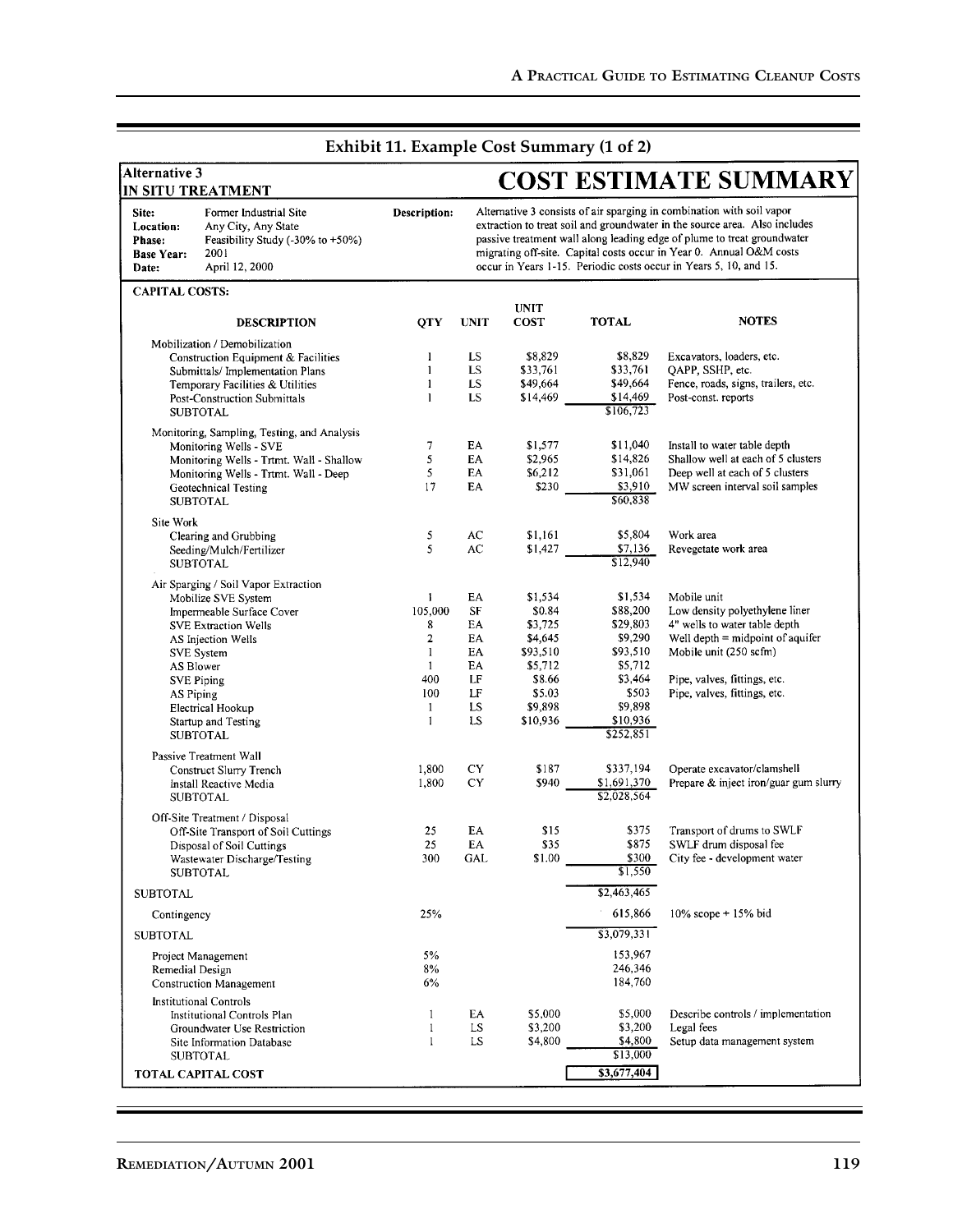÷

| <b>ANNUAL O&amp;M COSTS:</b>                                                                                                                                                                      |                                                                |                                                              |                                      |                                           |                                                               |                                                                                                                  |  |
|---------------------------------------------------------------------------------------------------------------------------------------------------------------------------------------------------|----------------------------------------------------------------|--------------------------------------------------------------|--------------------------------------|-------------------------------------------|---------------------------------------------------------------|------------------------------------------------------------------------------------------------------------------|--|
|                                                                                                                                                                                                   |                                                                |                                                              |                                      | <b>UNIT</b>                               |                                                               | <b>NOTES</b>                                                                                                     |  |
| <b>DESCRIPTION</b>                                                                                                                                                                                |                                                                | <b>QTY</b>                                                   | <b>UNIT</b>                          | <b>COST</b>                               | <b>TOTAL</b>                                                  |                                                                                                                  |  |
| Performance Monitoring<br><b>SVE Vapor Monitoring</b><br><b>SVE Emissions Monitoring</b><br>Treatment Wall - Groundwater Sampling<br>Treatment Wall - Groundwater Lab Analysis<br><b>SUBTOTAL</b> |                                                                | 96<br>12<br>$\overline{4}$<br>$\overline{4}$                 | EA<br>EA<br><b>QTR</b><br><b>OTR</b> | \$308<br>\$308<br>\$2,449<br>$$5,714$ _   | \$29,532<br>\$3.692<br>\$9,795<br>\$22,856<br>\$65,875        | 1 sample/month * 8 extraction wells<br>1 sample/month - SVE exhaust<br>Sample 10 wells/qtr<br>Analysis for above |  |
| Site Monitoring<br>Groundwater Sampling<br>Groundwater Laboratory Analysis<br><b>SUBTOTAL</b>                                                                                                     |                                                                | 4<br>4                                                       | QTR<br><b>QTR</b>                    | \$1,820<br>\$5,460                        | \$7,280<br>\$21,839<br>\$29,119                               | Sample 8 wells/qtr VOCs, WQ, metals<br>Analysis for above                                                        |  |
| Air Sparging / Soil Vapor Extraction<br>Operations Labor<br>Maintenance Labor<br>Equipment Repair<br><b>Utilities</b><br><b>SUBTOTAL</b>                                                          |                                                                | 12<br>12<br>$\mathbf{1}$<br>12                               | MO<br>M <sub>O</sub><br>LS<br>MO     | \$6,120<br>\$720<br>\$500<br>\$1,928      | \$73,440<br>\$8,640<br>\$500<br>\$23,134<br>\$105,714         | 136 manhours per month<br>16 manhours per month<br>$Electricity + fuel$                                          |  |
| Off-Site Treatment / Disposal<br>Wastewater Discharge/Testing                                                                                                                                     |                                                                | 1,600                                                        | GAL                                  | \$1.00                                    | \$1,600                                                       | City fee - purge & knockout water                                                                                |  |
| <b>SUBTOTAL</b>                                                                                                                                                                                   |                                                                |                                                              |                                      |                                           | \$202,308                                                     |                                                                                                                  |  |
| Contingency                                                                                                                                                                                       |                                                                | 30%                                                          |                                      |                                           | 60,692                                                        | 10% scope $+20%$ bid                                                                                             |  |
| <b>SUBTOTAL</b>                                                                                                                                                                                   |                                                                |                                                              |                                      |                                           | \$263,001                                                     |                                                                                                                  |  |
| Project Management<br><b>Technical Support</b>                                                                                                                                                    |                                                                | 5%<br>10%                                                    |                                      |                                           | 13,150<br>26,300                                              |                                                                                                                  |  |
| Institutional Controls - Site Info Database                                                                                                                                                       |                                                                | $\mathbf{1}$                                                 | LS                                   | \$3,600                                   | \$3,600                                                       | Update and maintain database                                                                                     |  |
| <b>TOTAL ANNUAL O&amp;M COST</b>                                                                                                                                                                  |                                                                |                                                              |                                      |                                           | \$306,051                                                     |                                                                                                                  |  |
| <b>PERIODIC COSTS:</b>                                                                                                                                                                            |                                                                |                                                              |                                      |                                           |                                                               |                                                                                                                  |  |
|                                                                                                                                                                                                   |                                                                |                                                              |                                      | <b>UNIT</b>                               |                                                               |                                                                                                                  |  |
| <b>DESCRIPTION</b>                                                                                                                                                                                | <b>YEAR</b>                                                    | <b>OTY</b>                                                   | <b>UNIT</b>                          | <b>COST</b>                               | <b>TOTAL</b>                                                  | <b>NOTES</b>                                                                                                     |  |
| Five Year Review Report<br>Update Institutional Controls Plan<br><b>SUBTOTAL</b>                                                                                                                  | 5<br>5                                                         | $\mathbf{1}$<br>$\mathbf{1}$                                 | EA<br>EA                             | \$12,000<br>\$2,800                       | \$12,000<br>\$2,800<br>\$14,800                               | 1 report at end of Year 5<br>Update plan                                                                         |  |
| Five Year Review Report<br>Update Institutional Controls Plan<br><b>SUBTOTAL</b>                                                                                                                  | 10<br>10                                                       | $\mathbf{1}$<br>$\mathbf{1}$                                 | EA<br>EA                             | \$12,000<br>\$2,800                       | \$12,000<br>\$2,800<br>\$14,800                               | 1 report at end of Year 10<br>Update plan                                                                        |  |
| Demobilize AS/SVE System<br>Well Abandonment                                                                                                                                                      | 15<br>15                                                       | 1<br>27                                                      | <b>LS</b><br>EA                      | \$21,375<br>\$350                         | \$21,375<br>\$9,450                                           | Remove equipment and piping                                                                                      |  |
| Contingency (% of Sum)<br>Project Mgt. (% of Sum + Cont.)<br>Remedial Action Report<br><b>SUBTOTAL</b>                                                                                            | 15                                                             | 25%<br>5%<br>$\mathbf{1}$                                    | EA                                   | \$8,000                                   | 7,706<br>1,927<br>\$8,000<br>\$48.458                         | % of construction activities<br>% of construction + contingency                                                  |  |
| PRESENT VALUE ANALYSIS:                                                                                                                                                                           |                                                                |                                                              |                                      |                                           |                                                               |                                                                                                                  |  |
| <b>YEAR</b><br><b>COST TYPE</b>                                                                                                                                                                   | <b>TOTAL</b><br><b>COST</b>                                    | <b>TOTAL COST</b><br>PER YEAR                                |                                      | <b>DISCOUNT</b><br><b>FACTOR</b> (7%)     | <b>PRESENT</b><br><b>VALUE</b>                                | <b>NOTES</b>                                                                                                     |  |
| $\bf{0}$<br>Capital Cost<br>$1 - 15$<br>Annual O&M Cost<br>Periodic Cost<br>5<br>10<br>Periodic Cost<br>15<br>Periodic Cost                                                                       | \$3,677,404<br>\$4,590,763<br>\$14,800<br>\$14,800<br>\$48,458 | \$3.677,404<br>\$306,051<br>\$14,800<br>\$14,800<br>\$48,458 |                                      | 1.000<br>9.108<br>0.713<br>0.508<br>0.362 | \$3,677,404<br>\$2,787,511<br>\$10,552<br>\$7,518<br>\$17,542 | 5-year review, update i.c. plan<br>5-year review, update i.c. plan<br>Demob, abandon, RA report                  |  |
|                                                                                                                                                                                                   | \$8,346,000                                                    |                                                              |                                      |                                           | \$6,501,000                                                   |                                                                                                                  |  |
| TOTAL PRESENT VALUE OF ALTERNATIVE                                                                                                                                                                |                                                                |                                                              |                                      |                                           | \$6,501,000                                                   |                                                                                                                  |  |